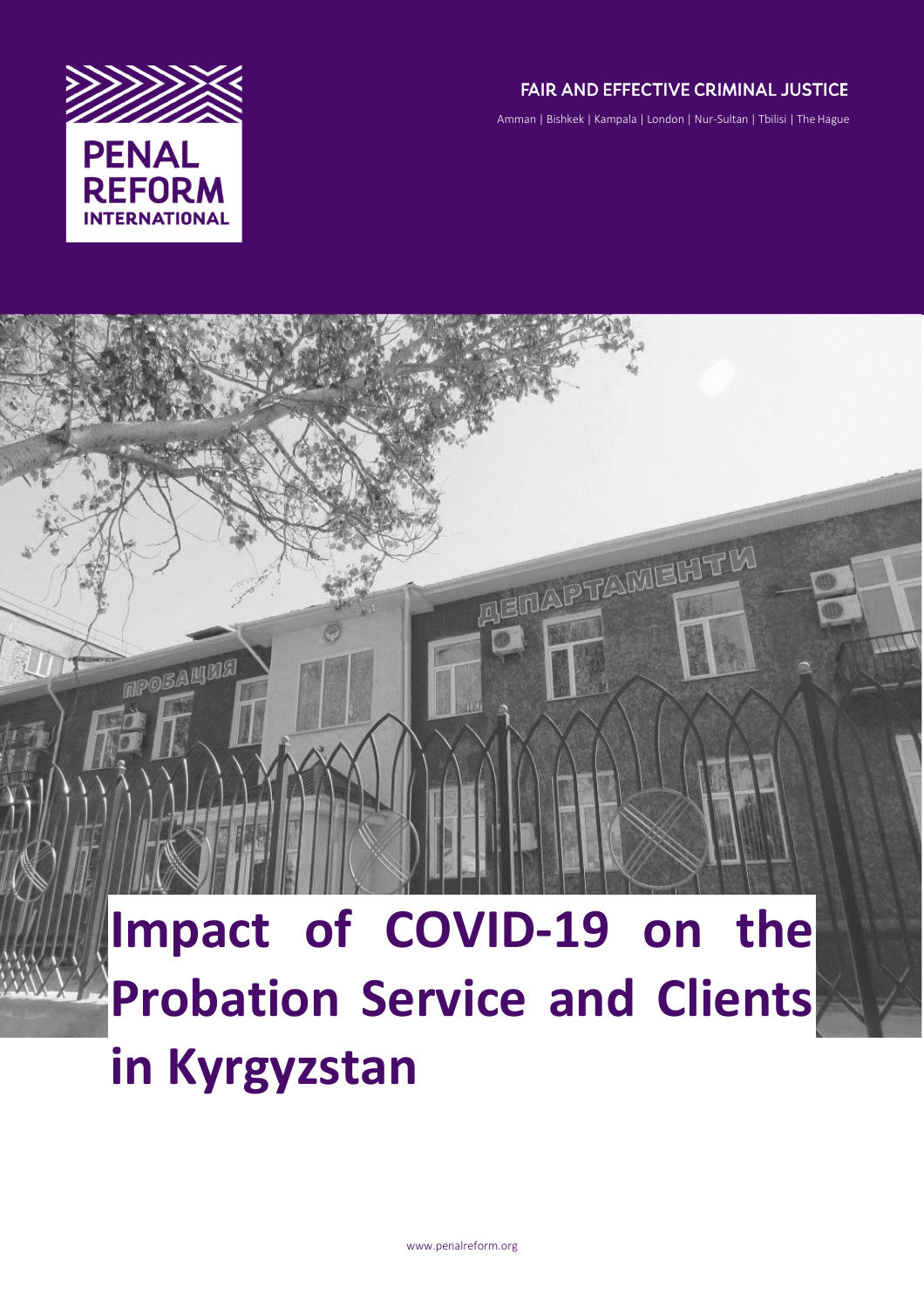#### **Acknowledgements**

Penal Reform International would like to thank Evgeniya Li for her contributions to the research activities in Kyrgyzstan and the writing of this report. We would also like to thank representatives of the Kyrgyz Probation Service, the Supreme Court and the judiciary and local civil society for their participation in the research.

This report was completed with the financial support of the International Penal and Penitentiary Foundation (IPPF) as part of the project "Addressing gaps in the implementation and management of alternatives to imprisonment and post-release support during the Covid-19 global pandemic." The project received IPPF funding in support of the Foundation's goal to ensure that criminal justice systems equitably and effectively deal with the impact of COVID-19 on offenders who are in either custodial or non-custodial settings.



#### Penal Reform International report

Contact person at PRI: Tanja Dejanova, Project Coordinator Alternatives to Imprisonment Europe tdejanova@penalreform.org

PRI in Central Asia: 41a Manas St., office 13, floor 8, Bishkek, Kyrgyz Republic, 720001 pricaadmin@penalreform.org

Twitter: @penalReformInt Facebook: @penalreforminternational @penalreformCA www.penalreform.org

First published in January 2022 © Penal Reform International 2022

Cover photo: Head office of the Kyrgyz Probation Service, Bishkek. Courtesy of the Government.

Page 2 of 29

www.penalreform.org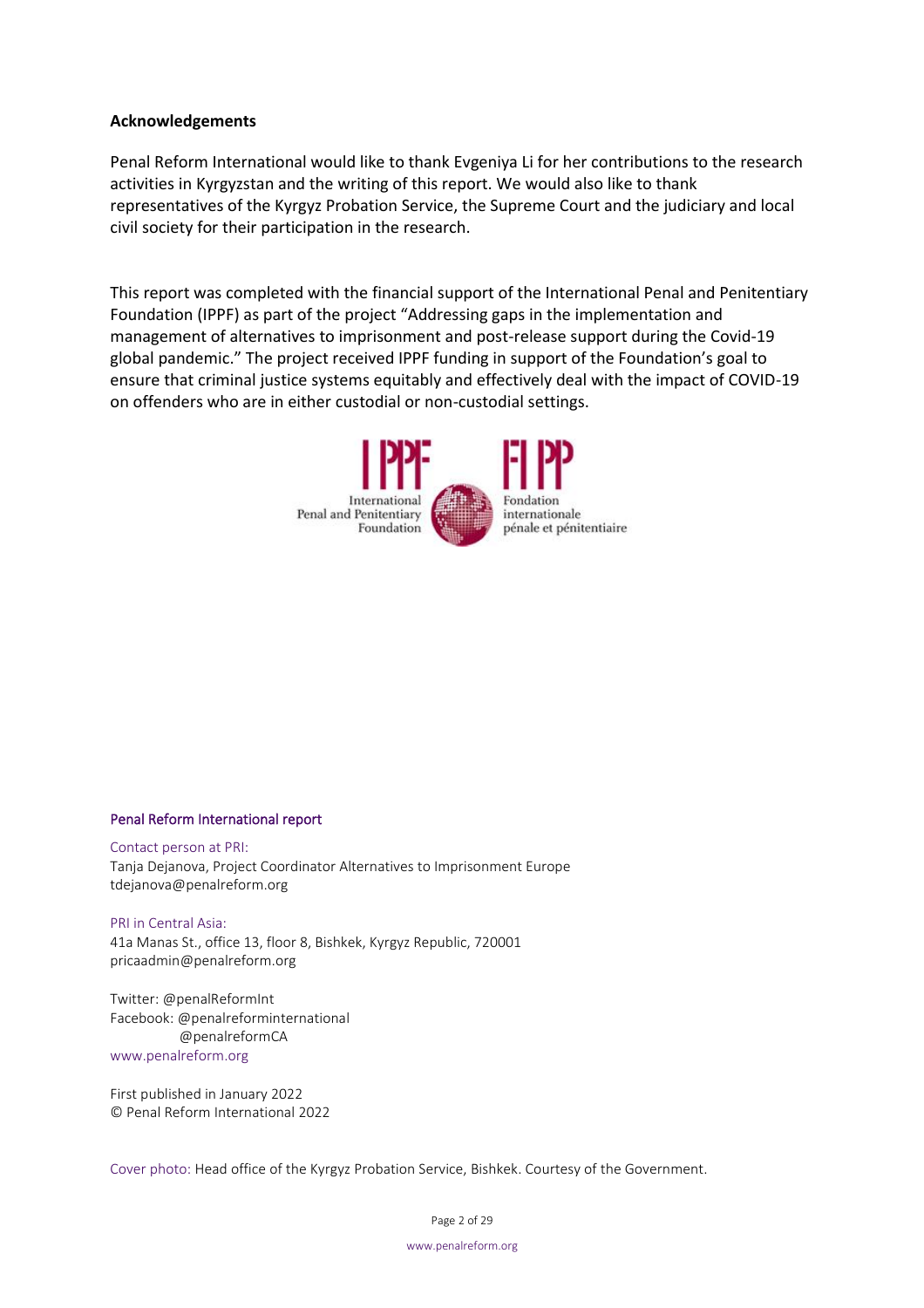# Table of Contents

| A brief description and history of the formation of the probation system in Kyrgyzstan  8 |
|-------------------------------------------------------------------------------------------|
|                                                                                           |
|                                                                                           |
|                                                                                           |
|                                                                                           |
| Positive measures taken by probation authorities in response to the COVID-19 pandemic 16  |
|                                                                                           |
|                                                                                           |
|                                                                                           |
|                                                                                           |
|                                                                                           |
|                                                                                           |
|                                                                                           |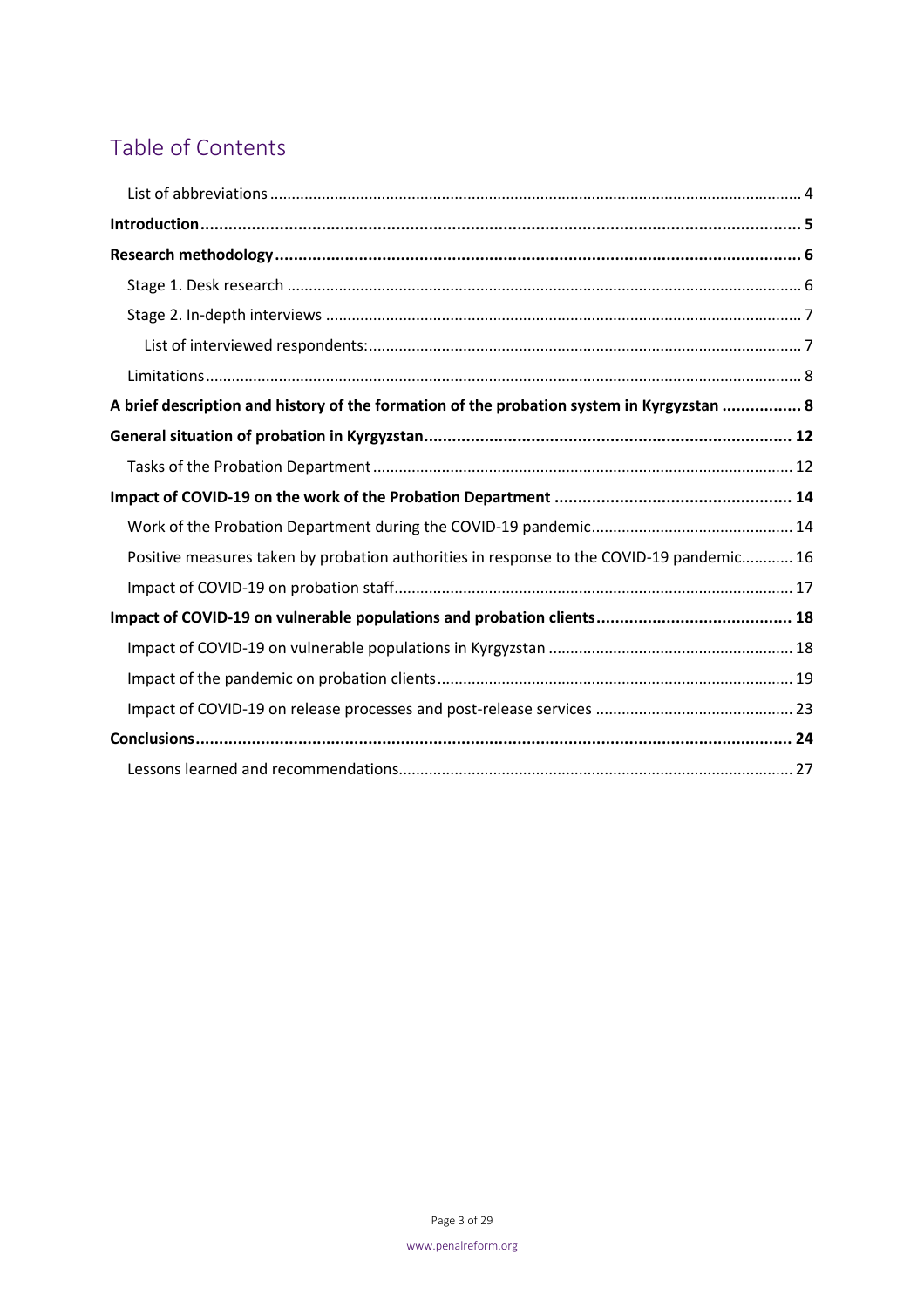# <span id="page-3-0"></span>**List of abbreviations**

COVID-19- Coronavirus disease 2019 (or the associated virus SARS-CoV-2) NGO - Non-governmental organisation NSC - National Statistical Committee PRI - Penal Reform International PPE - Personal Protective Equipment PPP- Public-Private Partnership SES - Sanitary and Epidemiological Surveillance WHO – World Health Organization WFP-World Food Program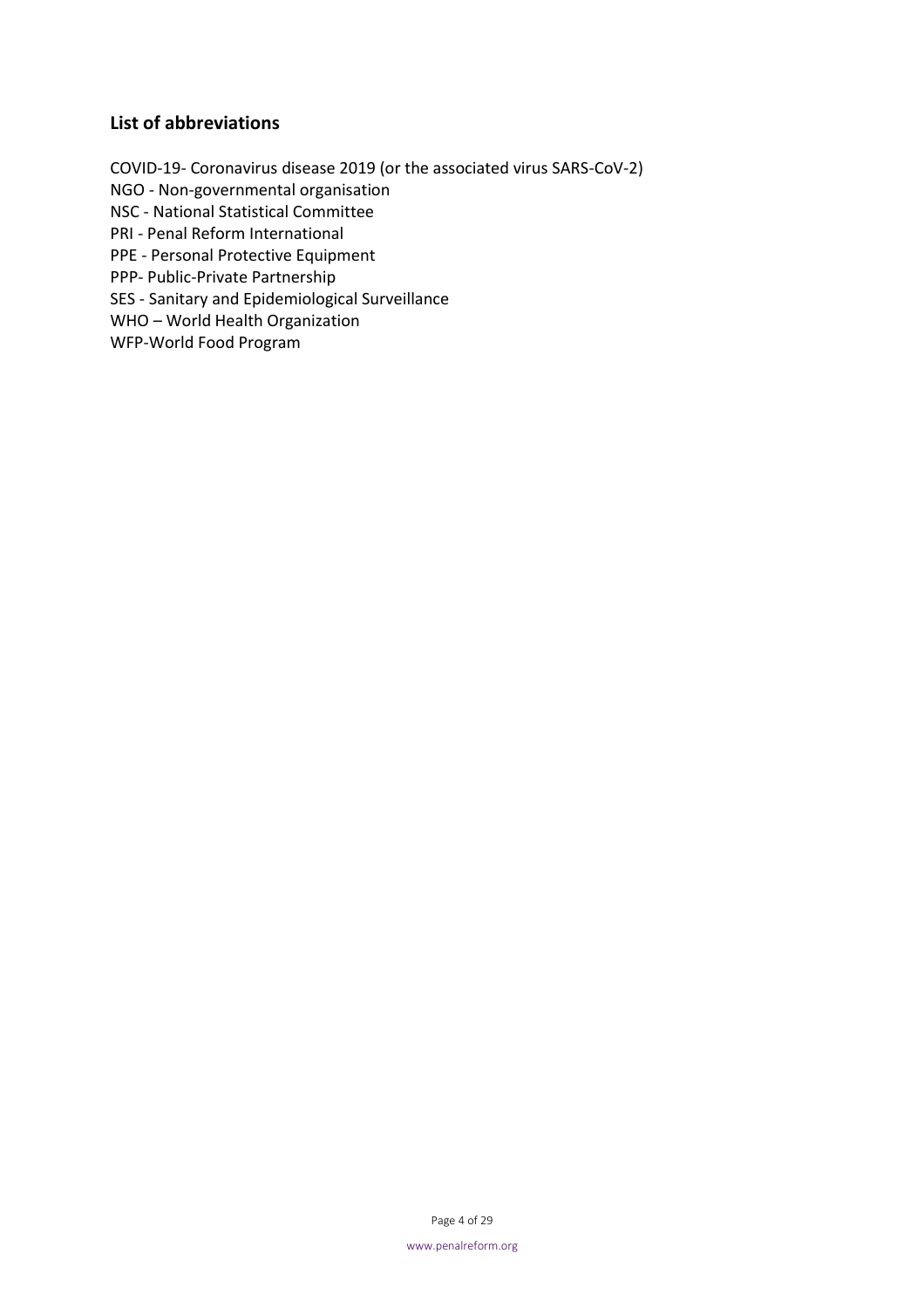# <span id="page-4-0"></span>**Introduction**

In January 2020, the World Health Organization (WHO) announced the outbreak of the COVID-19 (SARS-CoV-2) Public Health Emergency of International Concern that emerged in 2019 in Wuhan, China. After the pandemic status acquired in March 2020, most governments began to take measures to stem its spread among their citizens. The total number of positive cases of the virus in Kyrgyzstan, according to official data, is 144,958 (as of 18 July 2021); the number of deaths is 2,143. From 22 March 2020, an emergency regime was introduced to the territory of the Kyrgyz Republic.

Following the announcement of a pandemic by the WHO and the detection of cases of coronavirus infection in the territory of the Kyrgyz Republic, a corresponding decree was signed by the Prime Minister of the Kyrgyz Republic Mukhammedkaly Abylgaziev in order to ensure the safety of the population and take prompt measures to prevent mass outbreaks among the population. In response to COVID-19, the following measures were put in place by the Kyrgyz government:

- Ban on the entry of foreign citizens from March 17, 2020;
- Closure of entertainment venues, schools and higher education institutions;
- Cancellation of international flights to/from the airports of Osh and Bishkek;
- Introduction of the state of emergency from March 22, 2020;
- Restrictions on the movement of citizens around the city, except for exits to the store and pharmacies, as well as medical institutions;
- Imposition of a curfew;
- Installation of checkpoints in every region and city;
- Closure of all facilities except grocery stores, food markets, pharmacies and medical facilities.

The measures taken by the Government of Kyrgyzstan led to organisations across the country transferring their operating mode to an online format. At the same time, services that involved personal contact or that were unable to respond to the measures were forced to suspend their activities, which led to an increase in unemployment in the country. The closure of borders and the transition to a quarantine regime also had a strong economic impact on Kyrgyzstan and the welfare of citizens due to the sharp inflow of migrants back to the country. According to a study carried out by the NSC about 22% of households in Kyrgyzstan have faced a loss of earnings for at least one family member. The economic crisis and the growth of unemployment in the country could not but affect such a vulnerable group as probation clients, including those on parole. According to 2020 research by the Kyrgyz Probation Department, most probation clients are young people from vulnerable groups who need comprehensive support and access to guaranteed social services: rehabilitation services, educational and medical services, as well as assistance in finding employment and obtaining unemployment benefits. Yet most probation clients do not fit into the categories defined by the legislation of the Kyrgyz Republic as eligible for receiving comprehensive support, and this increases the risk of reoffending and adds to the challenge of supporting behavioral change and resocialisation among probation clients at any time, not only during the COVID-19 pandemic. $1$ 

According to 2017 data collected by the International Center for Prison Studies (ICPS), Kyrgyzstan was 87<sup>th</sup> in the ranking of prison populations in the world– with a rate of 167 imprisoned persons

<sup>1</sup> Probation Clients Needs Study Report, Kyrgyz Probation Department, 2020.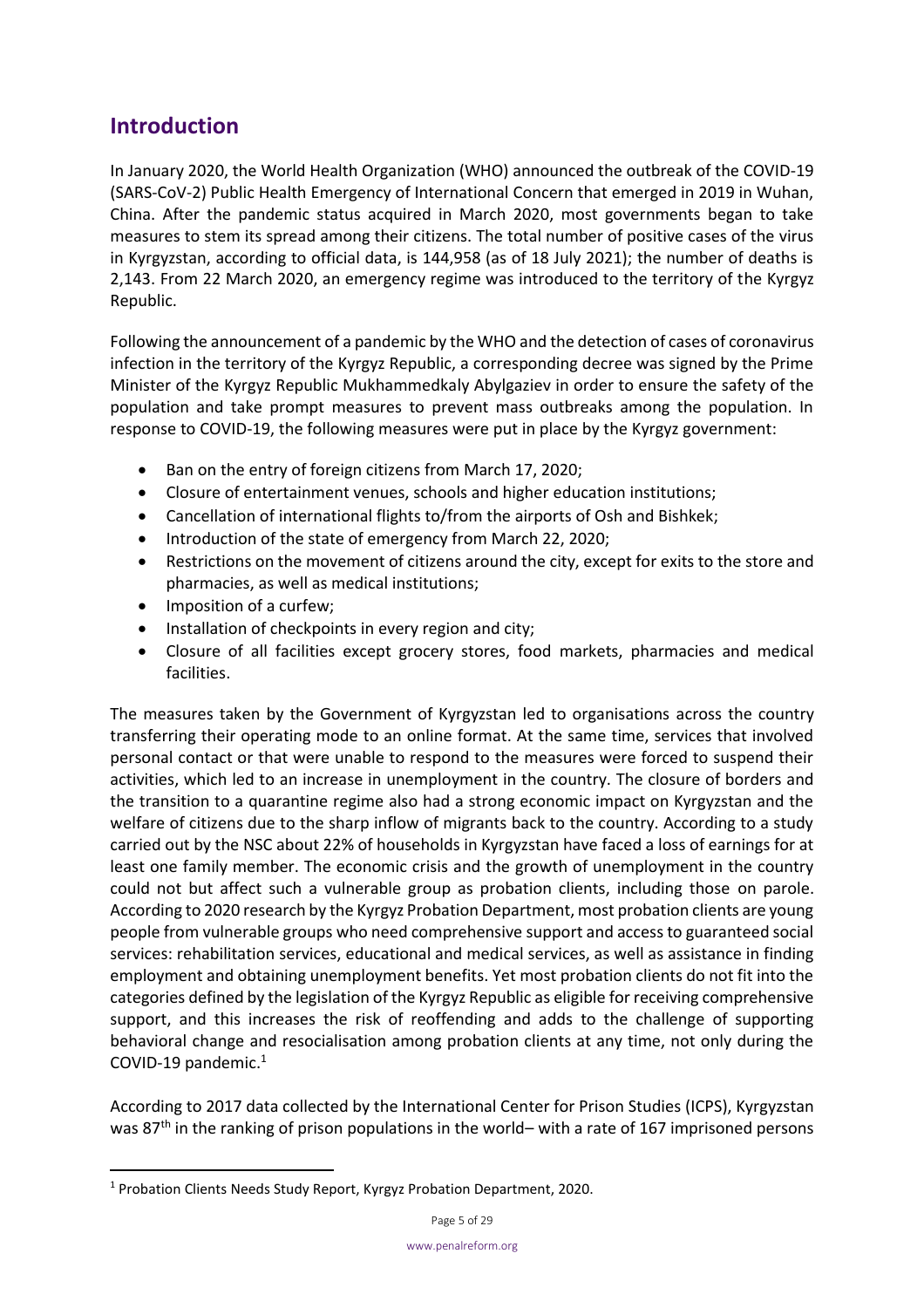per 100,000 people. In 2019 the rate dropped to 161 imprisoned persons per 100,000 people, an improvement that might be largely a reflection of the introduction of the Law "On Probation" at the start of 2019 and a consequent decrease in the prison population.<sup>2</sup> At the same time, up to 40% of individuals released from places of detention reoffend, albeit notably more than 70% of the re-convicted people committed crimes against property, which seems to be a consequence of unemployment, low living standards, a lack of social ties, education, work skills and legal knowledge and poor social adaptation after release.

Although the implemented quarantine measures were of great importance for public health, they had a significant negative impact on the economic stability and social situation of the country. Moreover, despite the categorical nature of the measures taken, they could not prevent the deepening of the crisis in the wake of the ensuing surge in COVID-19 infections and mortality. As a result of the shifts in operations and service provision as well as the many challenges impacting individuals serving non-custodial sanctions, the probation system and its specialists became one of the most impacted governmental institutes. Moreover, probation clients became a vulnerable group that was not on a priority list for the government due to lack of human and financial resources.

The current study is an attempt to look closely at the impact of the ongoing pandemic on Kyrgyzstan's recently developed probation system. It also aims to investigate challenges faced by the probation specialists in Kyrgyzstan in the face of COVID-19, mechanisms to overcome these challenges as well as how the current pandemic has affected probation clients. In particular, the ways of adapting to the conditions brought on by and in response to COVID-19 among probation authorities and practitioners, and their effectiveness, will be considered.

# <span id="page-5-0"></span>**Research methodology**

A mixed-method approach was used in the data collection and included a range of primary and secondary data sources. Data was collected using desk research, document reviews and in-depth interviews (IDI) with target groups (i.e. clients, judges and probation department staff). Taken together, these data collection techniques enabled: (a) the collection of reliable empirical data and evidence, (b) consideration of the views and experiences of clients and probation staff, (c) identification of key findings and reach credible conclusions, and (d) general recommendations for improving the situation to be concluded.

# <span id="page-5-1"></span>**Stage 1. Desk research**

The main aim of the desk review was to analyse official statistical data as well as relevant research and studies available through open sources. The desk research included a review of academic articles and news items from 2020 and 2021 on topics relevant to the research in Kyrgyzstan, including the prison population, the legal framework on probation, the judicial system and the impact of COVID-19 on minorities and vulnerable groups. Project documents were also examined as part of the desk analysis to understand the context of this research.

As background for the focus of the project, the analysis also included a detailed exploration of the current situation of the Kyrgyz probation system and its clients based on the official website of the Probation Department. The desk analysis helped to better understand the country context and outline the general situation with probation in Kyrgyzstan.

<sup>2</sup> <https://www.prisonstudies.org/country/kyrgyzstan>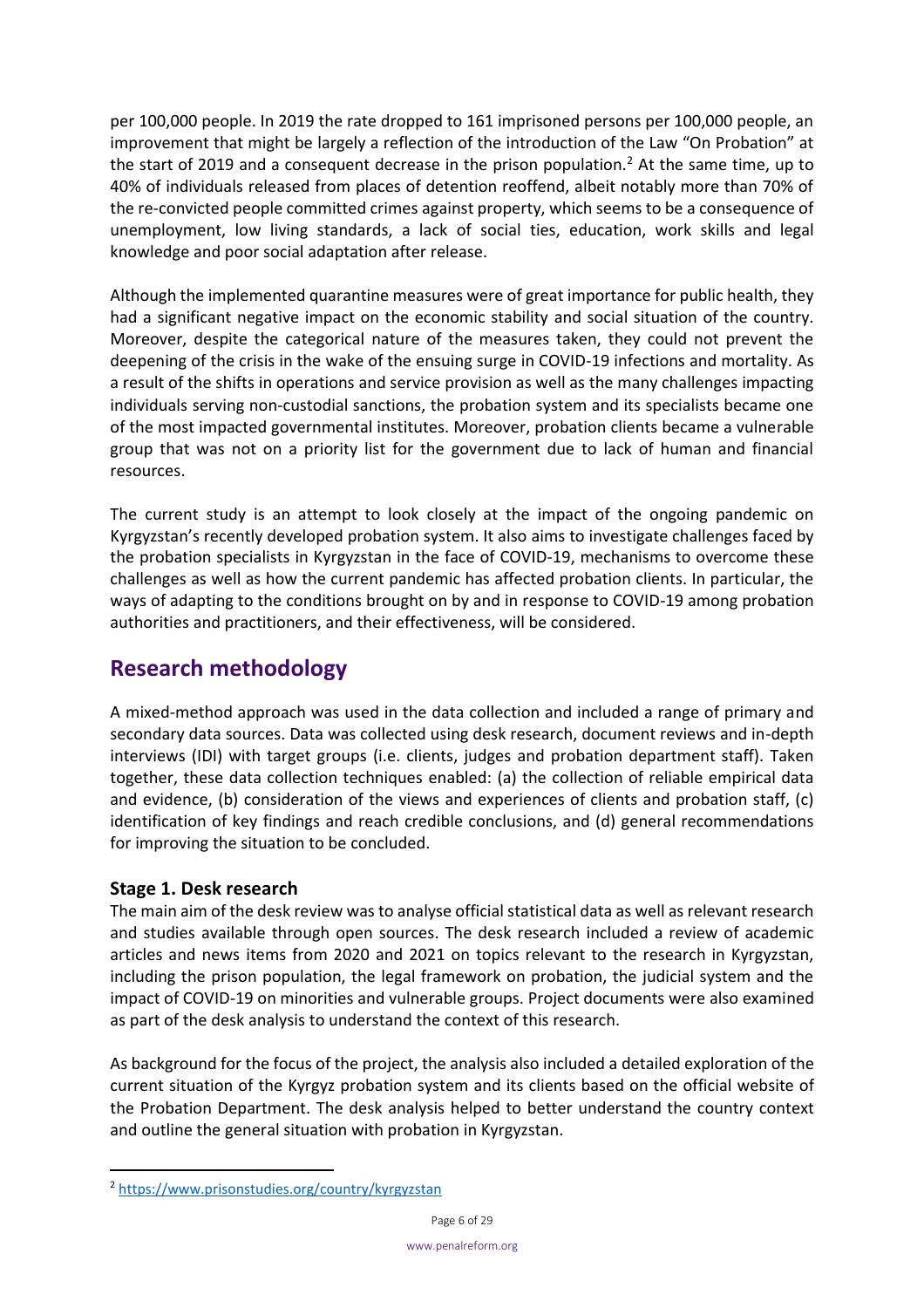The desk study was combined with interviews with probation staff and other stakeholders to allow for the in-depth analysis of how the Probation Department and its clients were able to adapt to the situation with COVID-19 and the measures undertaken in order to reduce the risks of transmission for both probation clients and employees.

# <span id="page-6-0"></span>**Stage 2. In-depth interviews**

In-depth interviews were conducted with 14 individuals, including probation clients, Probation Department staff and other stakeholders, all of whom were directly knowledgeable of or who had experience with non-custodial sanctions during the COVID-19 pandemic. A general interview guide was developed and adapted for interviewing different stakeholders depending on the activities in which they participated. Interviews were conducted from 15 July 2021 to 5 August 2021 in Bishkek, Kyrgyzstan.

A total of 23 people were approached for the study, out of whom 14 agreed to be interviewed. Out of the nine people who were not interviewed, three were NGO representatives (who could not partake in the study due to their organisations being closed during the pandemic and necessary information being unavailable), four were probation clients (for whom participation in the study was too sensitive, and who did not want to take part in the interview) and two probation officers who did not have time during the interview period.

Each interview lasted from 20 to 90 minutes. Interviews were conducted either in person or via video conference, depending on the preferences of the respondent. Most of the interviews were conducted online due to quarantine and social distancing measures. All interviews were recorded (with the consent of the interviewee) and then transcribed, with the most vivid and significant conclusions cited as quotations in this report.

| <b>NAME OF ORGANISATION</b>                                                           | <b>NUMBER OF CONDUCTED INTERVIEWS</b> |
|---------------------------------------------------------------------------------------|---------------------------------------|
| Supreme Court of the Kyrgyz Republic                                                  | 2 interviews                          |
| District Court of Bishkek                                                             | 1 interview                           |
| Probation Department under the Ministry of Justice<br>of the Kyrgyz Republic, Bishkek | 2 interviews                          |
| Division of Probation Department of Osh region                                        | 1 interview                           |
| Division of Probation Department of Jalal-Abad region 1 interview                     |                                       |
| Division of Probation Department of Issyk-Kul region                                  | 1 interview                           |
| Division of Probation Department of Naryn region                                      | 1 interview                           |
| <b>Public Foundation Spectrum</b>                                                     | 1 interview                           |
| <b>Probation clients</b>                                                              | 4 interviews                          |

# <span id="page-6-1"></span>List of interviewed respondents:

The list of appropriate stakeholders for interviews was compiled with the support of the Probation Service representatives. Most contacts with interviewees, including probation clients, were established through PRI and its existing network of contacts or through snowball sampling recruitment after interviews with probation officers. All interview respondents shared their views with fully informed consent, understanding how their words will be used. As part of the consent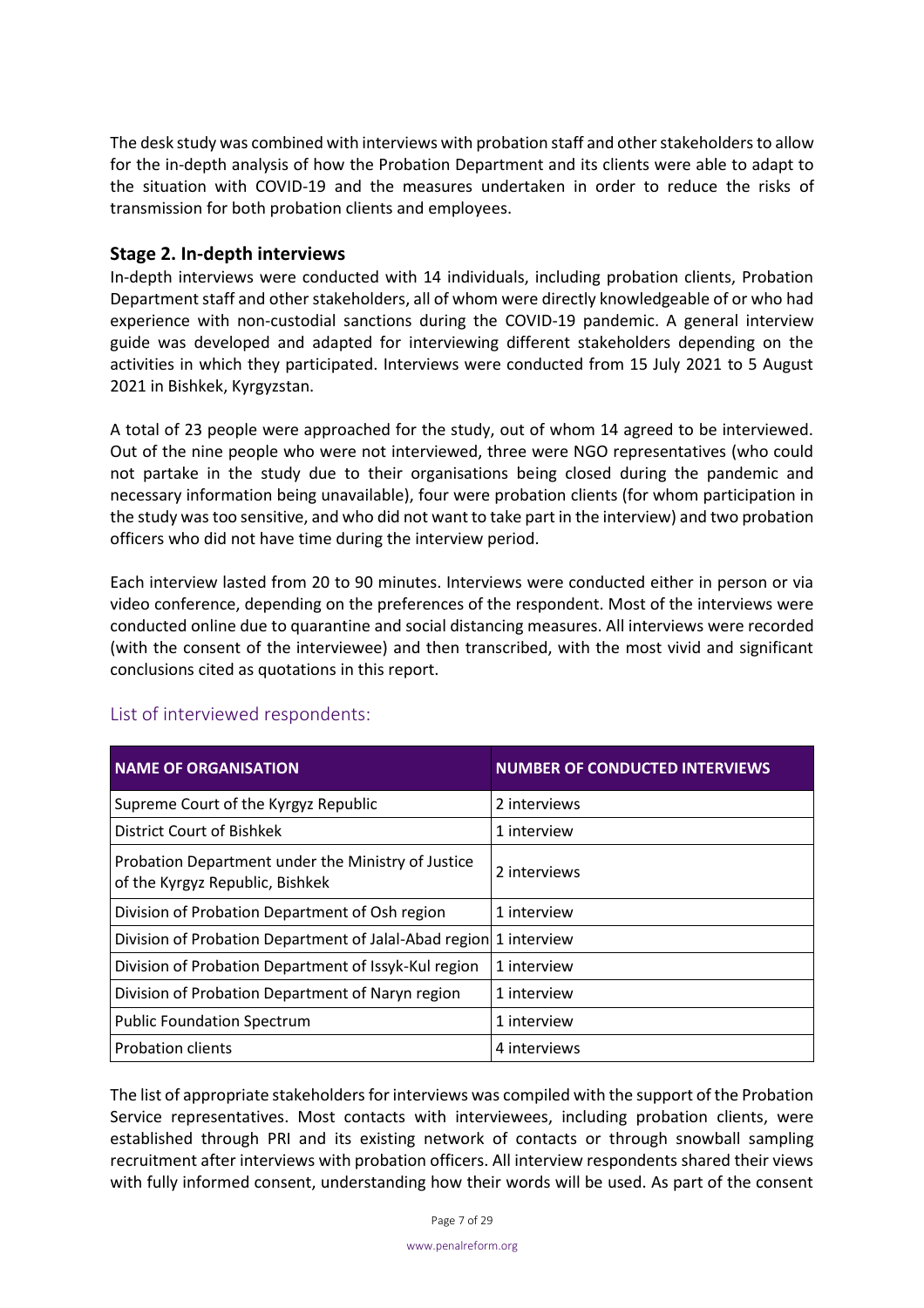procedures, potential participants were informed at the start of the interview about 1) the objectives of the study and its independence from the Probation Services; 2) the intended use for the information collected in the course of research activities and; 3) the voluntary nature of their participation. Participants were also informed about how their confidentiality and privacy is ensured, with responses stored and processed confidentially and only the researchers having access to identifiable data. Recording of interviews was only done with participant consent. It was guaranteed that answers and any obtained data would be published in a generalised form without specifying participant names. Participants were given the opportunity to ask any arising questions regarding the project and their participation, and they were advised that they are free to withdraw fully or part of their answers at any point.

# <span id="page-7-0"></span>**Limitations**

Due to the fact that interviews could not be conducted with representatives from every probation department in Kyrgyzstan (no probation department representatives were available from the regions of Talas and Batken), the findings cannot be fully extrapolated to the whole of Kyrgyzstan. However, as probation officers from five regions were interviewed, this report largely reflects the situation of the department across Kyrgyzstan. Furthermore, while the number of participants and the method of recruitment are recognised as limitations on the research, the results of the fieldwork did not conflict significantly and were also supported by open-source information, indicating that the findings can be considered representative. The analysis is PRI's interpretation based on the gathered data and the views of the persons interviewed. The conclusions and recommendations of this study reflect the suggestions of the respondents, as well as the desk analysis, in the national context as well as broader, international standards of good practice.

# <span id="page-7-1"></span>**A brief description and history of the formation of the probation system in Kyrgyzstan**

The number of people in prison across the world is increasing, placing an enormous financial and time burden on many governments. $3$  There is an awareness that imprisonment does not allow the achievement of a number of goals that have been outlined in the UN report on "Imprisonment and Non-imprisonment Measures 2012 and has a harmful effect both on violators of the law as well as their families, impacting society as a whole. Evidence suggests that prisons often do not have a corrective or rehabilitative effect, instead pushing those released from prison to recidivism.<sup>4</sup> As a result, those who are released often find themselves in correctional facilities again contributing to overcrowding in prisons and insecurity in the country. Reform of the penitentiary system is based on the principles of humanity and changes in the criminal justice policies of a state and the penal system specifically. Reform efforts receive further pushes from the introduction of international standards in the penitentiary system. Generally, the goal of introducing alternatives to imprisonment is not only to tackle the problem of overcrowding in prisons but it also reflects a fundamental change in attitudes towards crime, those convicted of criminal offences and their place in society, shifting the focus of penitentiary action from punishment and isolation to restorative justice and reintegration. When provided with appropriate support both during and after serving their sentences, vulnerable members of society

<sup>&</sup>lt;sup>3</sup> Penal Reform International, (2021). Global Prison Trends 2021: [https://www.penalreform.org/global-prison](https://www.penalreform.org/global-prison-trends-2021/)[trends-2021/](https://www.penalreform.org/global-prison-trends-2021/)

<sup>4</sup> Report of the UN Office on Drugs and Crime on imprisonment and non-imprisonment measures, 2012. For Russian, see: https://www.unodc.org/documents/justice-and-prison-reform/V1802305 - R.pdf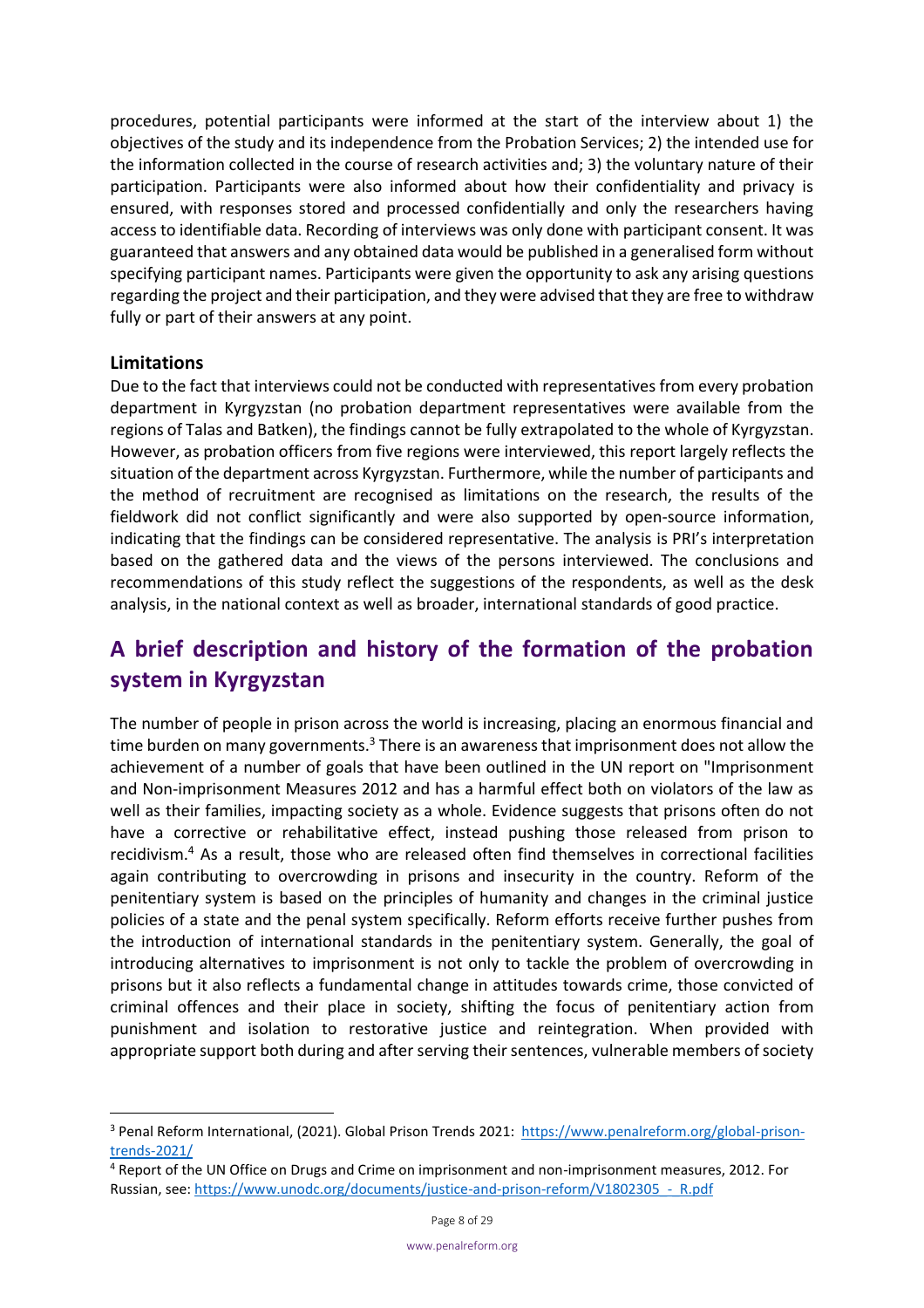have a better opportunity to live without reoffending. Thus, these measures can provide more effective and sustained protection of society than lengthy prison sentences.

The need to form a national probation service in Kyrgyzstan was reflected for the first time in the *Concept of Reforming the Penitentiary System and the National Program for Reforming the Penitentiary System until 2010*, approved by the Decree of the Government of the Kyrgyz Republic dated 9 December 2002 No. 833. $<sup>5</sup>$  Ten years later, the decree of the President of the Kyrgyz</sup> Republic "On measures to improve justice in the Kyrgyz Republic", dated 8 August 2012, was issued, recognising that one of the main activities in reforming the penitentiary system must be the humanisation of justice. Following this decree, a judicial and legal reform was launched in Kyrgyzstan, leading to the development of the following:

- the Criminal Code of the Kyrgyz Republic;  $6$
- the Code of the Kyrgyz Republic on Misdemeanors;  $^7$
- $\bullet$  the Code of the Kyrgyz Republic on Violations;<sup>8</sup>
- the Criminal Procedure Code of the Kyrgyz Republic; <sup>9</sup>
- the Criminal Executive Code of the Kyrgyz Republic;  $10$
- the Laws of the Kyrgyz Republic "On Probation"<sup>11</sup> and "On the Basics of Amnesty and the Procedure for Its Application"<sup>12</sup>, and;
- the Law "On State-Guaranteed Legal Aid". $^{13}$

In August 2018, a joint meeting of the expert working group on monitoring measures of judicial and legal reform and the leadership of the State Service for the Execution of Punishments under the Government of the Kyrgyz Republic took place. A roadmap for organising a probation service in the country was prepared and mechanisms for organising and enforcing the probation institute were discussed. The legal basis for probation was established in the following:

- The Constitution of the Kyrgyz Republic (adopted by referendum on 27 June 2010);
- The Criminal Procedure Code of the Kyrgyz Republic (as amended by the Law of the Kyrgyz Republic dated 2 February 2017 No. 20);
- The Criminal Code of the Kyrgyz Republic (as amended by the Law of the Kyrgyz Republic dated 2 February 2017 No. 19);
- The Law of the Kyrgyz Republic "On Probation" dated 24 February 2017 No. 34;
- Law of the Kyrgyz Republic "On State Social Order";
- International treaties to which the Kyrgyz Republic is a party;
- Decree of the Government of the Kyrgyz Republic "On the establishment of a probation organisation in the Kyrgyz Republic" dated 31 December 2018 No. 666.<sup>14</sup>

<sup>5</sup> Concept for Reforming the Penitentiary System of the Kyrgyz Republic until 2010. Available at: <http://cbd.minjust.gov.kg/act/view/ru-ru/49500>

<sup>&</sup>lt;sup>6</sup> Ministry of Justice of the Kyrgyz Republic[: http://cbd.minjust.gov.kg/act/view/ru-ru/111527](http://cbd.minjust.gov.kg/act/view/ru-ru/111527)

<sup>&</sup>lt;sup>7</sup> Ministry of Justice of the Kyrgyz Republic[: http://cbd.minjust.gov.kg/act/view/ru-ru/111565](http://cbd.minjust.gov.kg/act/view/ru-ru/111565)

<sup>&</sup>lt;sup>8</sup> Ministry of Justice of the Kyrgyz Republic[: http://cbd.minjust.gov.kg/act/view/ru-ru/111570](http://cbd.minjust.gov.kg/act/view/ru-ru/111570)

<sup>&</sup>lt;sup>9</sup> Ministry of Justice of the Kyrgyz Republic[: http://cbd.minjust.gov.kg/act/view/ru-ru/111530](http://cbd.minjust.gov.kg/act/view/ru-ru/111530)

<sup>&</sup>lt;sup>10</sup> Ministry of Justice of the Kyrgyz Republic[: http://cbd.minjust.gov.kg/act/view/ru-ru/111528](http://cbd.minjust.gov.kg/act/view/ru-ru/111528)

<sup>&</sup>lt;sup>11</sup> Ministry of Justice of the Kyrgyz Republic[: http://cbd.minjust.gov.kg/act/view/ru-ru/111517](http://cbd.minjust.gov.kg/act/view/ru-ru/111517)

<sup>&</sup>lt;sup>12</sup> Ministry of Justice of the Kyrgyz Republic[: http://cbd.minjust.gov.kg/act/view/ru-ru/111514?cl=ru-ru](http://cbd.minjust.gov.kg/act/view/ru-ru/111514?cl=ru-ru)

<sup>&</sup>lt;sup>13</sup> Ministry of Justice of the Kyrgyz Republic[: http://cbd.minjust.gov.kg/act/view/ru-ru/111480?cl=ru-ru](http://cbd.minjust.gov.kg/act/view/ru-ru/111480?cl=ru-ru)

<sup>14</sup> [https://www.probation.gov.ua/?page\\_id=9255](https://www.probation.gov.ua/?page_id=9255)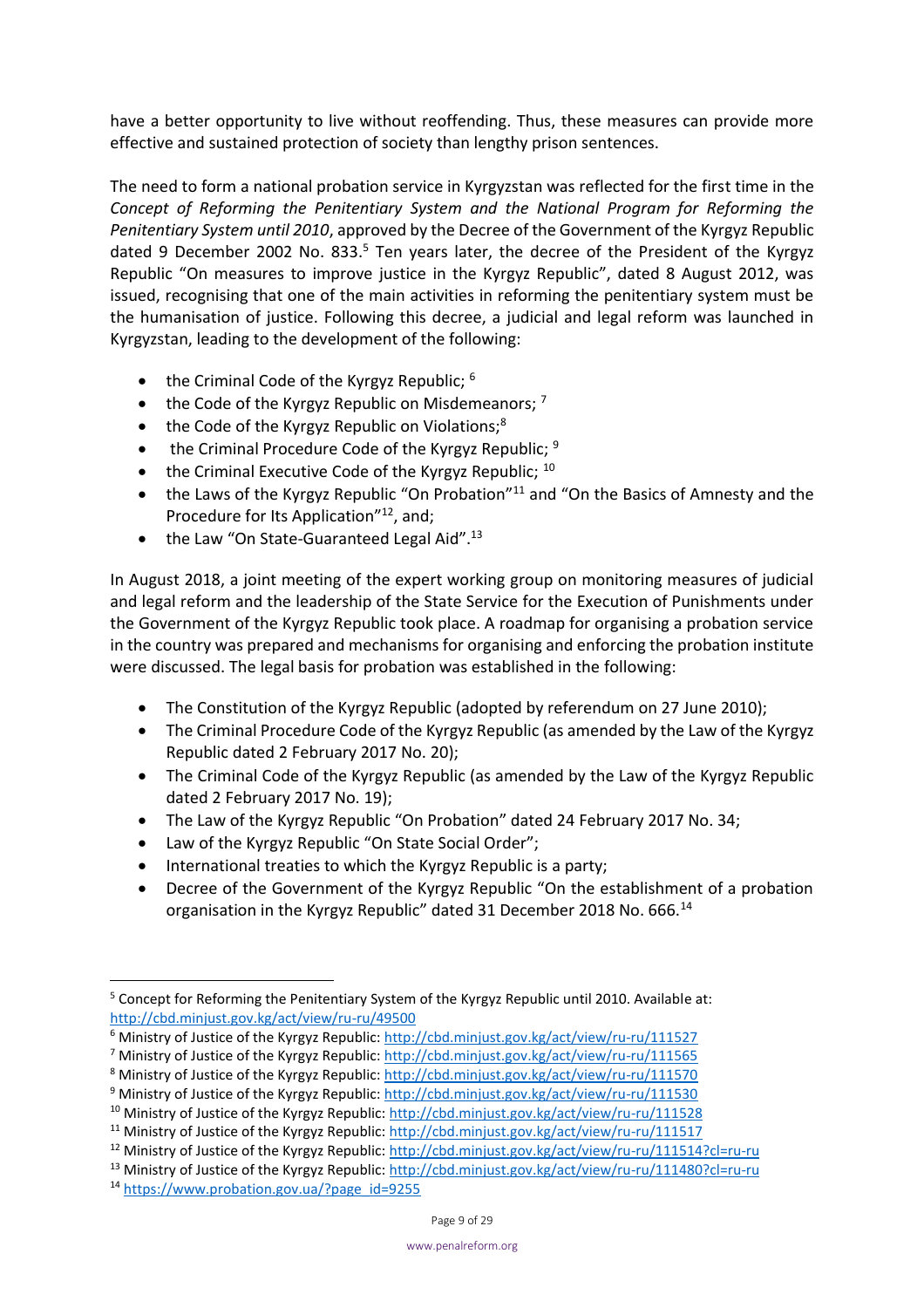Throughout this process, the country began recognising that a probation system or alternatives to imprisonment are an important mechanism not only because of their contribution to reductions in the recidivism rate, but also because they engage probation clients in community service, support clients' efforts to change their behavior, and facilitate access to such resources as medical care, education, document recovery, etc. – all of which support better resocialisation outcomes.

As such, in 2017, the Law of the Kyrgyz Republic "On Probation" was adopted, which entered into force in 2019. According to the Law the purpose of probation is to ensure the security of society and the state, to create conditions for the correction and resocialisation of probation clients, and to prevent them from committing new offenses. Upon the law coming into force on 1 January 2019 the functions of the institute of probation were entrusted to the State Service for the Execution of Punishments (SSEP) under the Government of the Kyrgyz Republic until the establishment of an authorised probation department. On 1 September 2019, the probation institute was transferred to the jurisdiction of the Ministry of Justice of the Kyrgyz Republic. Based on Government Resolutions No. 666 and No. 400, the Probation Department was established under the Ministry of Justice of the Kyrgyz Republic.<sup>15</sup>

When reforming legislation to incorporate a wider range of non-custodial measures, one should strive to ensure that the introduced changes lead to a reduction in the number of incarceration cases and a reduction in the number of offences which warrant a custodial sentence, thus avoiding so called net-widening.<sup>16</sup> To ensure alternative measures are implemented effectively, it is necessary to clearly understand the role of the judiciary in the probation system as well as the role probation can play in informing sentencing decisions. In many countries, the reason why alternative measures are not applied as provided for in the law is a lack of confidence among judges in the implementation of public sanctions and penalties, as well as a lack of coordination of these bodies.

In order to gain a deeper understanding of the level of penetration of the probation system in Kyrgyzstan and its relationship with the judicial system in support of the current project's aims, interviews were conducted with judges of the Supreme Court and the District Court in Bishkek. Within the framework of these interviews, certain key shortcomings were noted, which the judges associate with an omission in the development of the Probation Law and its interpretation in different regions. According to the judges, while the Probation Law indicates that judges hold the final decision in sentencing, there is inconsistent interpretation and use of pre-sentence reports among judges across regions. The judges who were interviewed have encountered cases where contradicting interpretations of the law have led to confusion in the weight pre-sentence reports should carry: in some situations the Probation Authority's recommendations may not have been considered at all, whereas some judges may have considered the recommendations of a presentence report mandatory, despite them being intended as only one factor to consider in determining the most appropriate sentence. According to the interviewed judges this issue arises directly from a lack of clarity in regulating the role of the Probation Service in sentencing decisions across all regions.

<sup>15</sup> <https://probation.gov.kg/ru/o-departamente/istoriya-sozdaniya-probacii.html>

<sup>&</sup>lt;sup>16</sup> Penal Reform International (2016). On probation: models of good practice for alternatives to prison. <https://cdn.penalreform.org/wp-content/uploads/2016/12/Probation-model-report-final-2016.pdf>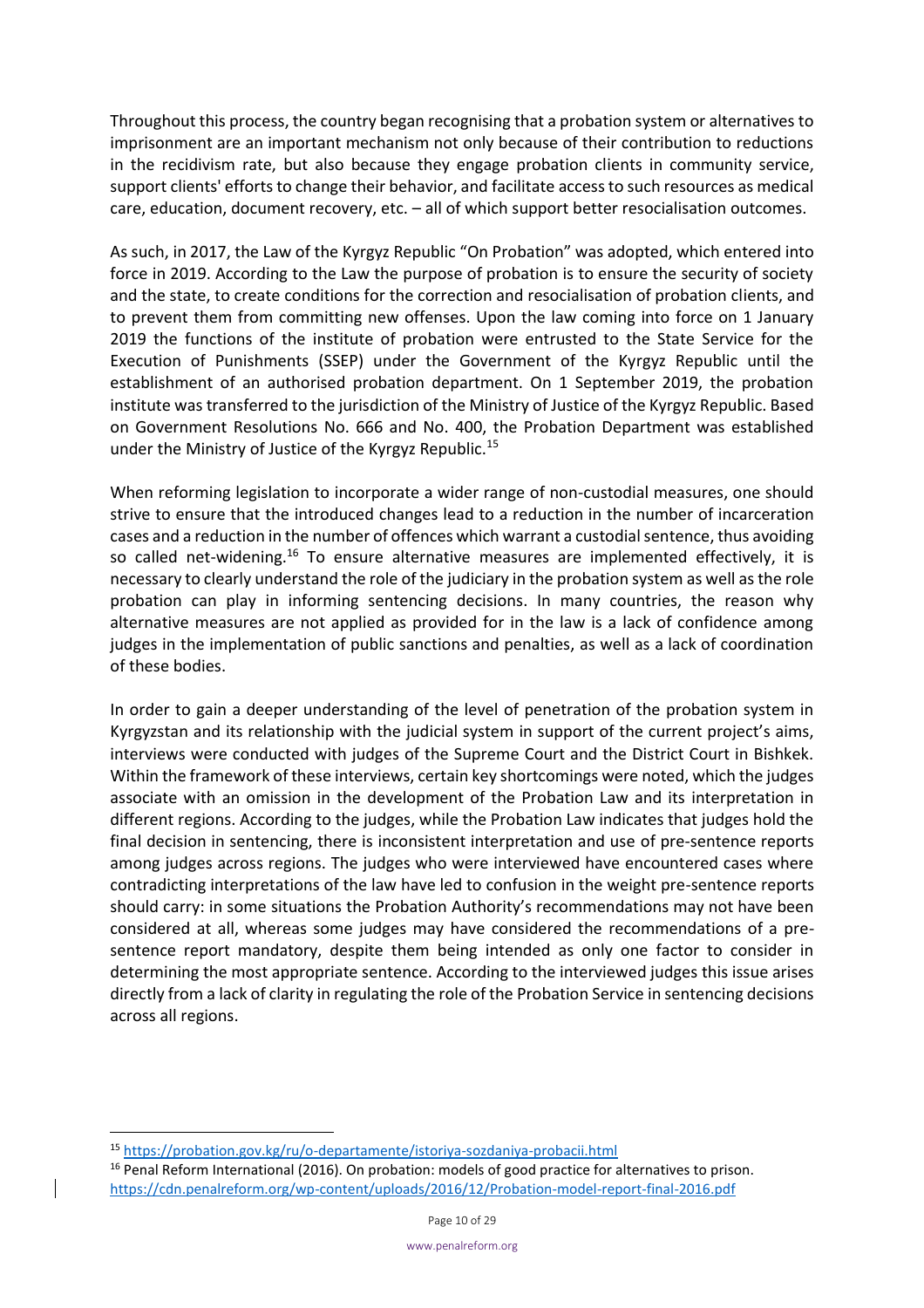*"Some inaccuracies in the Criminal Code cause such problems ... as questions arise, for instance, in district courts, whether a judge depends on a probation report or not. The Probation Authority should be one of the bodies for the execution of punishment, but has taken a different path. It seems to me that it is wrong now to file appeals on the application or non-application of probation supervision, after all, this (the establishment of a measure of punishment) should remain the power of judges ... In order to solve this, it is necessary to delimit the powers of judges and the probation authority."*

## *Judge of the Supreme Court of Kyrgyzstan*

The judges also noted the negative consequences the abolition of several authorities and the imposition of these powers to the Probation Authority had on the availability of non-custodial sanctions. More extensive grounds for exemption from punishment were previously applicable, but these are not provided in the current Criminal Code, which imposes restrictions on judges' decisions on sentencing under mitigating circumstances.

*"The institute of probation has replaced the institution of conditional conviction, the termination of the case due to the reconciliation of the parties, the institute of sentencing below the lower limit or transition to another milder punishment, and the postponement of serving the sentence of persons with young children under 14 years old... It means that instead of four large institutes, one has appeared, which does not contribute to a decrease in the prison population, since probation is applicable only to the offences of minor gravity ... In my opinion, these are gaps of the current Criminal Code."*

## *Judge of the Supreme Court of Kyrgyzstan*

On the basis of these interviews it can be noted that despite the formation of the probation institute and consequent amendments to the legislation of the Kyrgyz Republic, significant gaps remain. The new revisions of the Criminal Code of the Kyrgyz Republic, pending adoption, have sought to address these issues, stating the following:

The court, when imposing a sentence of up to ten years' imprisonment, taking into account the gravity of the offence, the personality of the perpetrator, his [sic] consent to probation supervision, as well as other circumstances of the case, concludes that the convicted person can be reformed without serving the sentence, may decide to release him from serving the sentence with probation supervision (probation), which is a coercive and encouraging measure of criminallaw influence.<sup>17</sup>

Thus, the courts will be granted wider discretion in utilising probationary supervision as an alternative to prison, even in cases where the seriousness of the offence could warrant the imposing of a lengthy prison term. According to the draft documents of the new Criminal Code, a draft that could also better delineate the rights and obligations of the Probation Service in line with the newly broadened scope for the use of probation supervision is under consideration. Although some amendments have already been introduced in the Criminal Code, they have not addressed the inevitable implications the broader use of non-custodial sanctions will also have on the Probation Service in terms of both caseload and the specific needs of clients under probation supervision.<sup>18</sup>

<span id="page-10-0"></span><sup>17</sup> <http://www.kenesh.kg/ru/committee/article/9/3650/show/proekt-ugolovnogo-kodeksa-kirgizskoy-respubliki>

<sup>18</sup> <http://cbd.minjust.gov.kg/act/view/ru-ru/112267>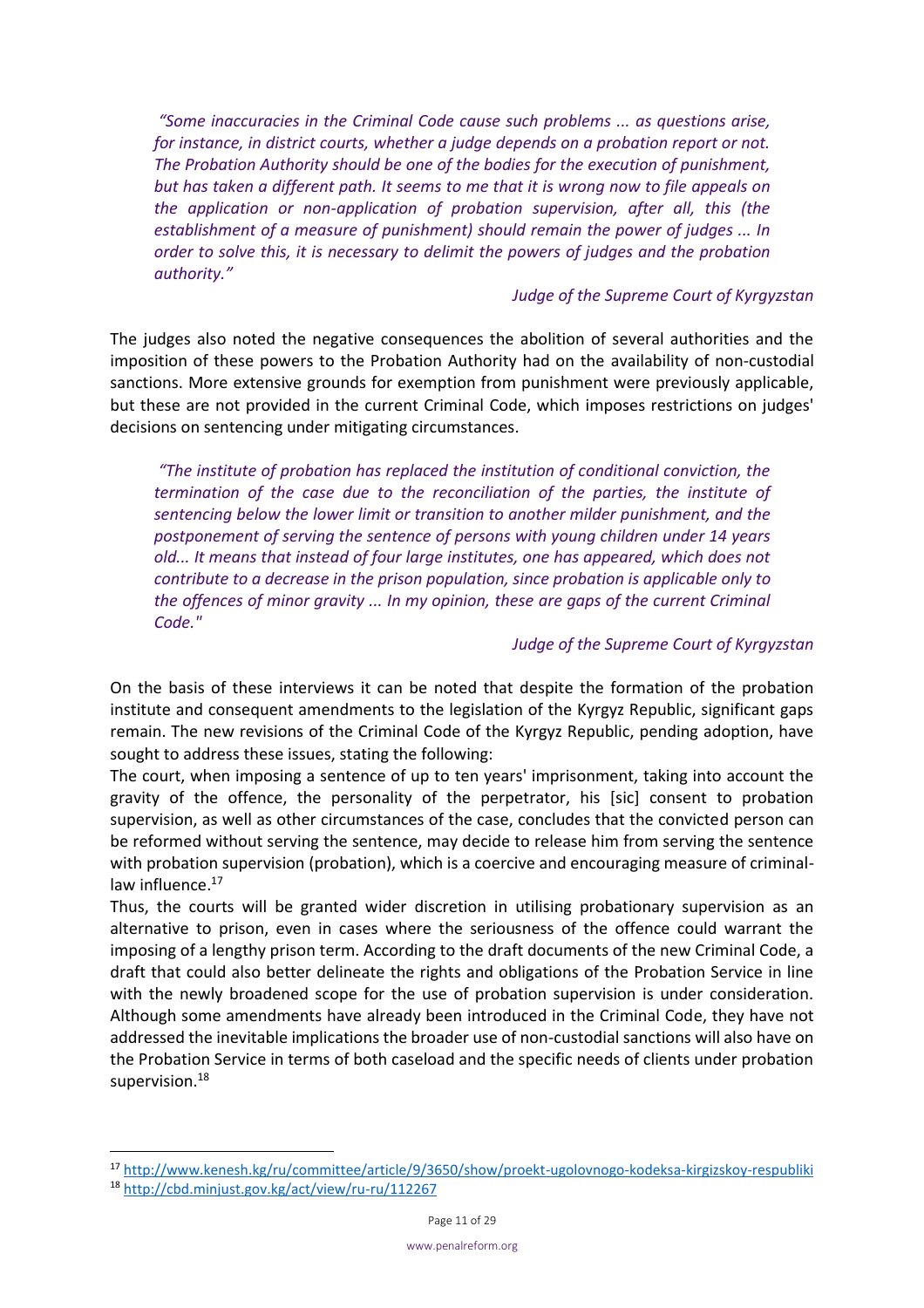# **General situation of probation in Kyrgyzstan**

To date, the probation authority has registered 5,045 probation clients, including: 4,181 pre-trial probation clients, 1,109 penitentiary probation clients, as well as 105 juvenile probation clients.<sup>19</sup> The discrepancy in the numbers is based on the fact that a probation client may fall under more than one category (e.g. juvenile and penitentiary or pre-trial probation). It is also worth noting that pre-trial probation in Kyrgyzstan overlaps with penitentiary probation during the completion of pre-trial reports, prior to the probation client's release from prison.<sup>20</sup>

# <span id="page-11-0"></span>**Tasks of the Probation Department**

According to information provided on the official website of the Probation Department and by interviewed probation representatives, the specialists (i.e. probation officers) of the Probation Service draw up individual programs for the provision of social and legal assistance for clients. Depending on the needs of the probation client, an action plan is drawn up. The possible services and support at the post-trial stage are noted below (pre-trial probation services are listed in the footnotes*<sup>21</sup>*).

Post-trial probation measures:

- Monitoring and supervision of probation clients in accordance with their sentencing requirements and penal legislation;
- Provision of social, legal and psychological assistance;
- Assistance in finding and keeping employment;
- Support in positive behavioural change;
- Support the development of a positive mental attitude to engage in systematic work activities;
- Rendering assistance in obtaining education and professional qualifications;
- Assistance in obtaining the necessary documents for registration on place of stay or place of residence;
- Assistance in obtaining medical, social services, pension provision;
- Engaging the public in the provision of correctional services and community corrections;
- Restoration and formation of socially useful ties.

According to the Probation Department, when providing social support to probation clients and juvenile probation clients, probation authorities face the following problems:

• lack of rehabilitation centers, including temporary housing for homeless probation clients;

<sup>&</sup>lt;sup>19</sup> Outcome of a Survey to Determine the Needs of Probation Clients and Juvenile Probation Clients, Probation Department, 2020. Available in Russian at[: https://probation.gov.kg/ru/gossoczakaz/667.html](https://probation.gov.kg/ru/gossoczakaz/667.html)  <sup>20</sup> Ministry of Justice of the Kyrgyz Republic. Probation law in Kyrgyzstan: <http://cbd.minjust.gov.kg/act/view/ru-ru/111517>

<sup>&</sup>lt;sup>21</sup> Pre-trial probation services – not the focus of the current study – include:

<sup>•</sup> Carrying out social research into persons at the pre-trial stage of criminal proceedings in order to prepare a probation report on the accused;

<sup>•</sup> Assistance in conducting reconciliation procedures of the probation client with the victim;

<sup>•</sup> Intervention to provide probation clients with socio-legal and psychological assistance;

<sup>•</sup> Legal advice and qualified legal assistance;

<sup>•</sup> Assistance in restoring lost rights and documents;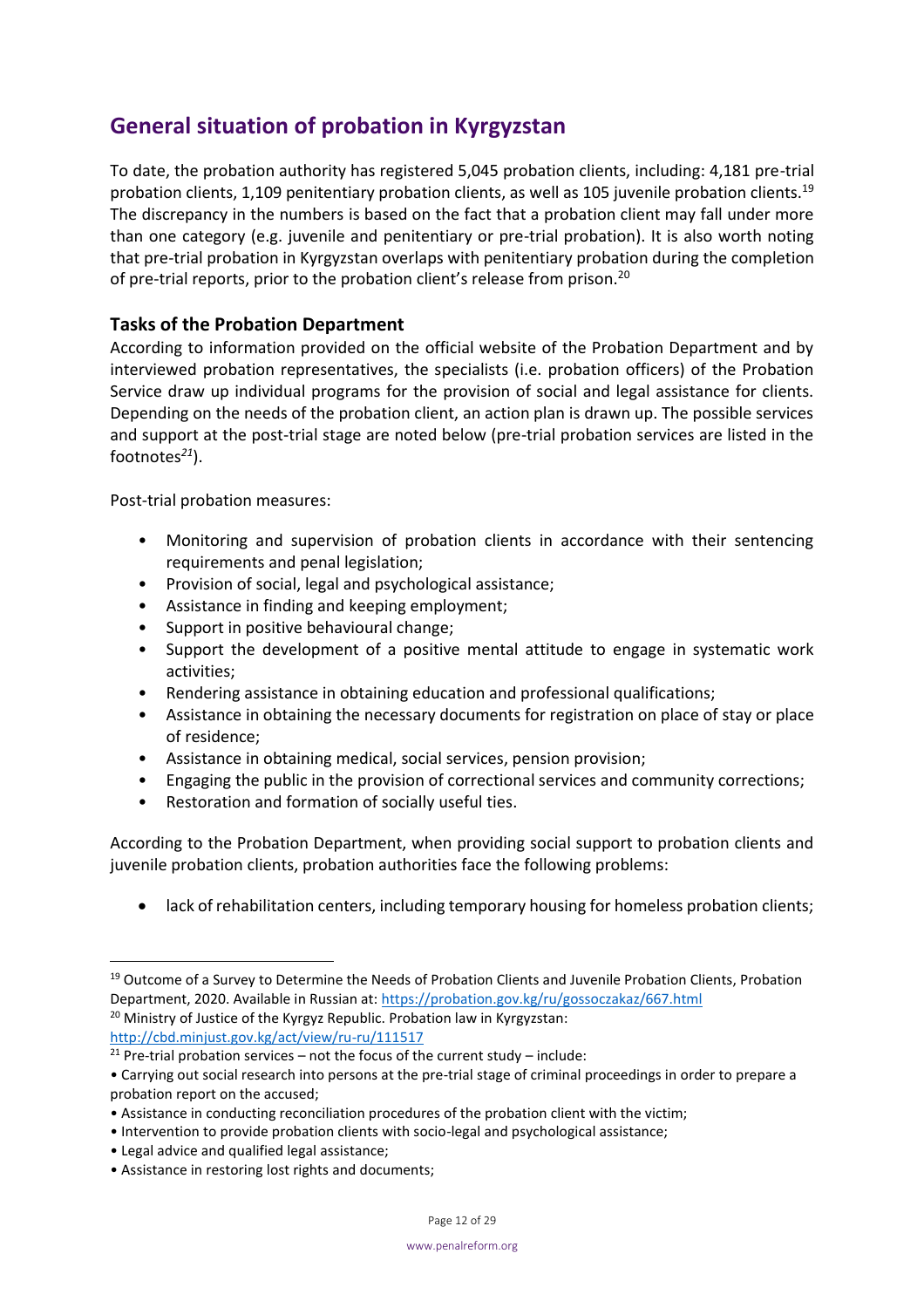- in employment, due to the presence of a criminal record and lack of professional education;
- lack of clients' documents (identity documents, diplomas, certificates);
- lack of long-term psychological rehabilitation services;
- difficulties in obtaining free medical services;
- lack of resources to attract mediation specialists.

In 2020, the Probation Department made a total of 1,674 individual programmes to provide social and legal assistance as well as resocialisation and rehabilitation work to probation clients. However, the current research found that in some cases the individual programmes are not implemented in full accordance with the Law and the practical applicability of these programs is limited due to lacking or ineffective interdepartmental interaction between government agencies. Part of the noted inefficiencies and gaps can be accounted by the fact that the Probation Department is a completely new institution which itself needs time to adopt new responsibilities and systems of work. In addition, the fact that most of the creation and development of the Department took place during the pandemic in Kyrgyzstan has brought and continues to cause challenges.

According to a 2020 study by the Probation Department about 78% of employees of the territorial divisions of the Probation Department highlighted that for the effective rehabilitation and resocialisation of probation clients it is necessary to establish interagency cooperation between government agencies. Employees also noted that close cooperation with non-governmental organisations and charitable foundations is important and necessary to support the rehabilitation of probation clients and increase work efficiency. Civil society organisations are more accountable and closer to the probation authorities than to other governmental departments (e.g. judicial authorities, administrative authorities, etc.) and often assist in the creation of a database of vulnerable probation clients. Through the use of the database, timely support can be provided for vulnerable clients, leading to more successful and effective socialisation of probation clients and the prevention of potential violations of laws due to a lack of resources. The respondents from the Probation Service also noted the importance of cooperation with local authorities and business owners to help clients resocialise and get support from local communities. Probation clients could be employed by local businessmen, thereby fulfilling a key component of successful rehabilitation. The Probation Department's study also found that the limited human resources of the probation authorities, combined with a large number of current tasks and highly bureaucratic procedures, complicate and lengthen or delay the provision of social and legal assistance to clients; this was also reflected in the current research.

<span id="page-12-0"></span>*"Since there is lots of work, we do not have time to carry out the main activity (psychological assistance) due to lack of staff. To date, our office has 60 post-trial probation clients [for two employees]. In addition, we have work with penitentiary probation and pre-trial reports. We try, but we barely manage to do it."*

*Representative of regional division of Probation Department*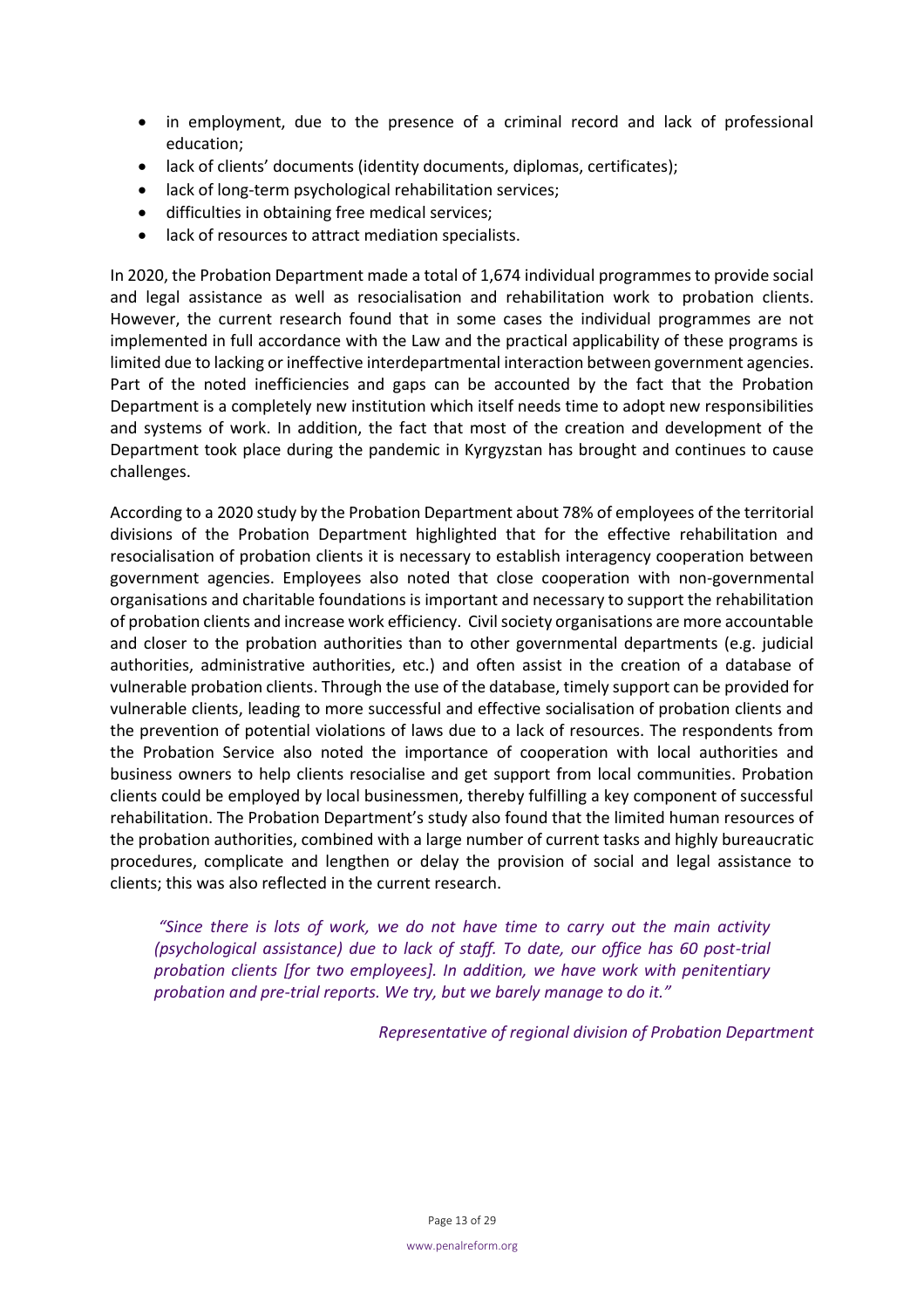# **Impact of COVID-19 on the work of the Probation Department**

# <span id="page-13-0"></span>**Work of the Probation Department during the COVID-19 pandemic**

In response to the COVID-19 pandemic, the Probation Departments across Kyrgyzstan sought to move their staff to "remote mode" – to be described in this section – in line with an Order of the Central Office of the Probation Department. The order included requirements to comply with sanitary quarantine measures as well as to provide the probation offices with necessary protective equipment (PPE). All interviewed representatives of probation services from five regions of Kyrgyzstan noted that the period during which fully remote working was expected lasted from March to May 2020, at the time of the strict quarantine measures in Kyrgyzstan.

A representative of the Bishkek office noted that probationary supervision staff had started preparations for transition to service provision in online format prior to the commencement of the pandemic, in September 2019, but at that time the system was only at the discussion stage. Thus, the computerised general document management system started only in August 2020 and entered its pilot phase from January 2021. As noted by the employees of the probation service in the regions, the transition from paper versions to an electronic database is still ongoing. This factor somewhat complicated the efforts of employees to keep to remote working only, due to the needed duplication of reporting in written and online format. Employees note that if this system is fully established within two years, it will help to facilitate their further work, including in the event of a repeat of the quarantine situation.

*"We implemented it in December 2020 and we are, in fact, the only government agency that was able to integrate into the system of public services. We have already transferred pre-trial, probationary and penitentiary probation into this program. Now we are transferring post-penitentiary. This programme is now in pilot regime throughout the Republic."*

> *Representative of the Probation Department under the Ministry of Justice of the Kyrgyz Republic*

Despite the governmental measures restricting movement and calling for remote working, probation officers had to work from probation offices throughout the pandemic. The available infrastructure and working conditions did not allow for the department's necessary activities to be carried out at home. The reason for this discrepancy, as noted by the interviewed staff, was the impossibility of transferring personal probation client files of probation clients to the homes of staff due to the need to preserve confidentiality and the large amount of data they work with.

*"We formally worked remotely, but at the same time we were coming to office from home. We couldn't work online (from home) because we couldn't take clients' personal files with us. After all, they always must be in the workplace."*

#### *Representative of regional division of Probation Department*

In order to limit the spread of the COVID-19 virus probation officers followed schedules for going to office, working in shifts of no more than two people in the office at a time. Due to the halting of public transport and a restriction on driving throughout the Republic it became more difficult for employees to go to the office. Probation officers arrived at their places of work by foot or by stopping passing vehicles. As advised by the government, probation officers were given personal protective equipment, and the state service SES carried out cleaning of the premises twice a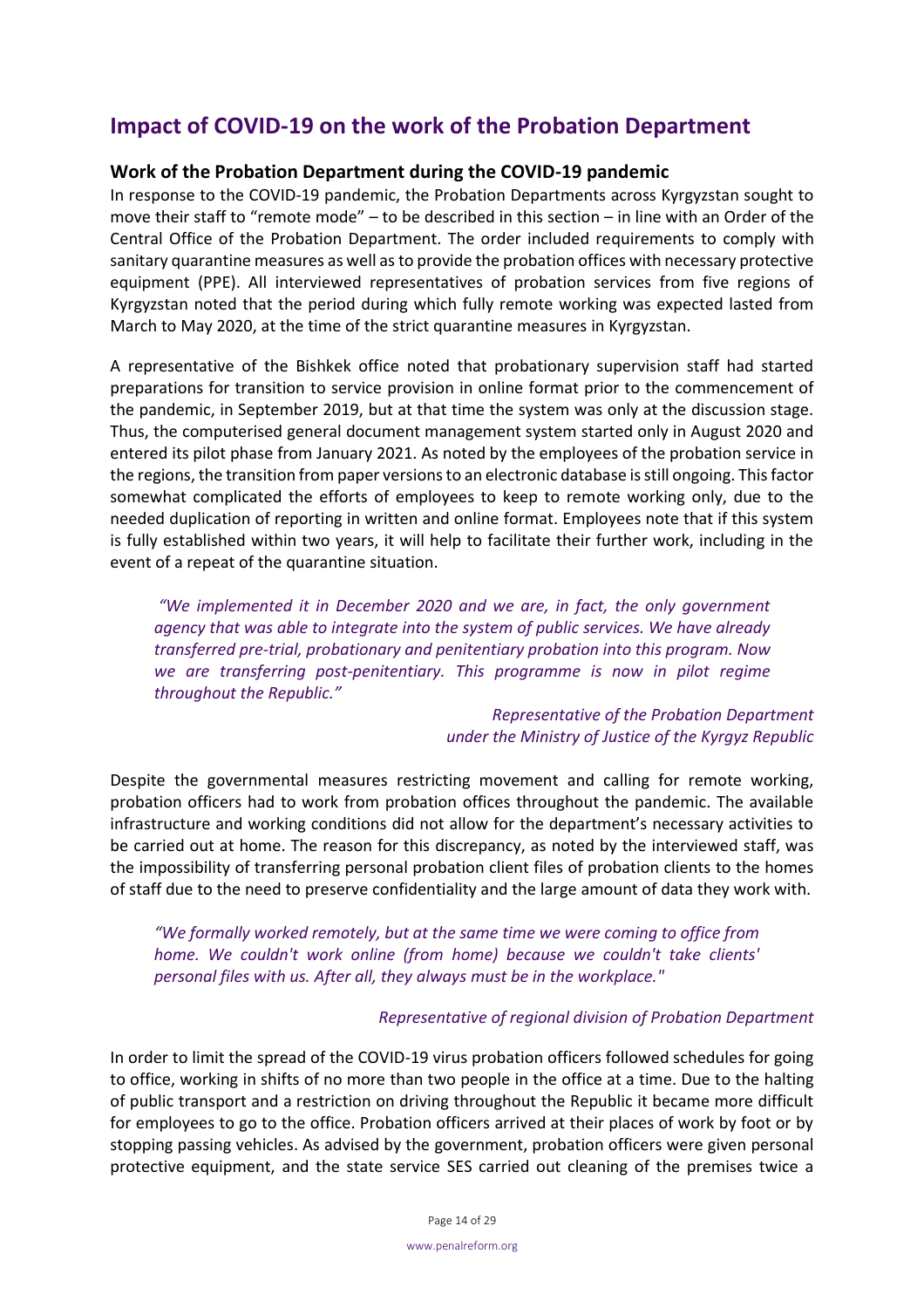month. In places where such services were not provided, the employees themselves disinfected the premises. Probation officers also tried to protect themselves and their colleagues by maintaining a physical distance.

*"We were sent with personal protective equipment (antiseptic, masks and gloves), and the Management also demanded us to maintain a distance. Disinfection of the office was carried out twice a month, now carried out once by SES."*

# *Representative of regional division of Probation Department*

To limit the spread of COVID-19 infections, probation officers switched monthly monitoring meetings with their clients to a remote mode so clients did not have to come to probation offices. Some regions increased this monitoring to a weekly basis due to recognising that the crisis could lead to a deterioration in the psychological state of probation clients. The monitoring included monitoring of the mental and physiological state of clients as well as their financial situation to offer individualised support. Reports were compiled on the basis of these monitoring activities and sent directly to the regional headquarters of the Probation Department. Not all probation officers managed to completely switch all clients to remote mode, however. As noted by an interviewed probation officer in one of the regions, not all clients could be available for phone meetings, due to limited access to phones or changes to their own phone numbers, in which case probation officers made personal visits to clients' homes. It is interesting to note that these issues were only noted by participants in one region; all other regions found better ways to stay connected with clients. In order to avoid such situations, employees warned clients about the need to inform the probation services about changes in their phone number and compiled lists of close relatives for alternative contact details for reaching clients.

*"At the time the quarantine began, we worked remotely, but I came to the office every day [to work alone]. We did not have clients come to the office, only by phone. We called clients every week to clarify what they were doing, whether the households were not sick, how they felt, what they were eating, whether they have any medicine (if necessary). Psychological conversations were carried out: whether they did not fall into depression. We were filling out the forms and sending them to the regional office. At this time, we did it more intensely because they (clients) became more vulnerable."*

# *Representative of a regional division of the Probation Department*

Interviewed probation officers did not indicate a change in the overall workload due to the COVID-19 pandemic. Despite the transition to a remote mode of work, the courts did not stop their activity, which imposed certain obligations on probation staff. Thus, employees continued to perform their usual work at full capacity, including the preparation of pre-trial reports.

*"The pandemic did not affect our work in any way, the number of clients did not change."*

#### *Representative of a regional division of the Probation Department*

At the same time, it was often not possible to conduct conversations with clients online, in part due to the financial situation of clients (most of the probation clients do not have access to smartphones with a built-in camera). To mitigate the risks of spreading COVID-19, some probation officers from the central Bishkek region conducted shorter conversations in person (15 minutes) with clients, while observing quarantine measures (i.e. keeping distance, wearing masks, gloves).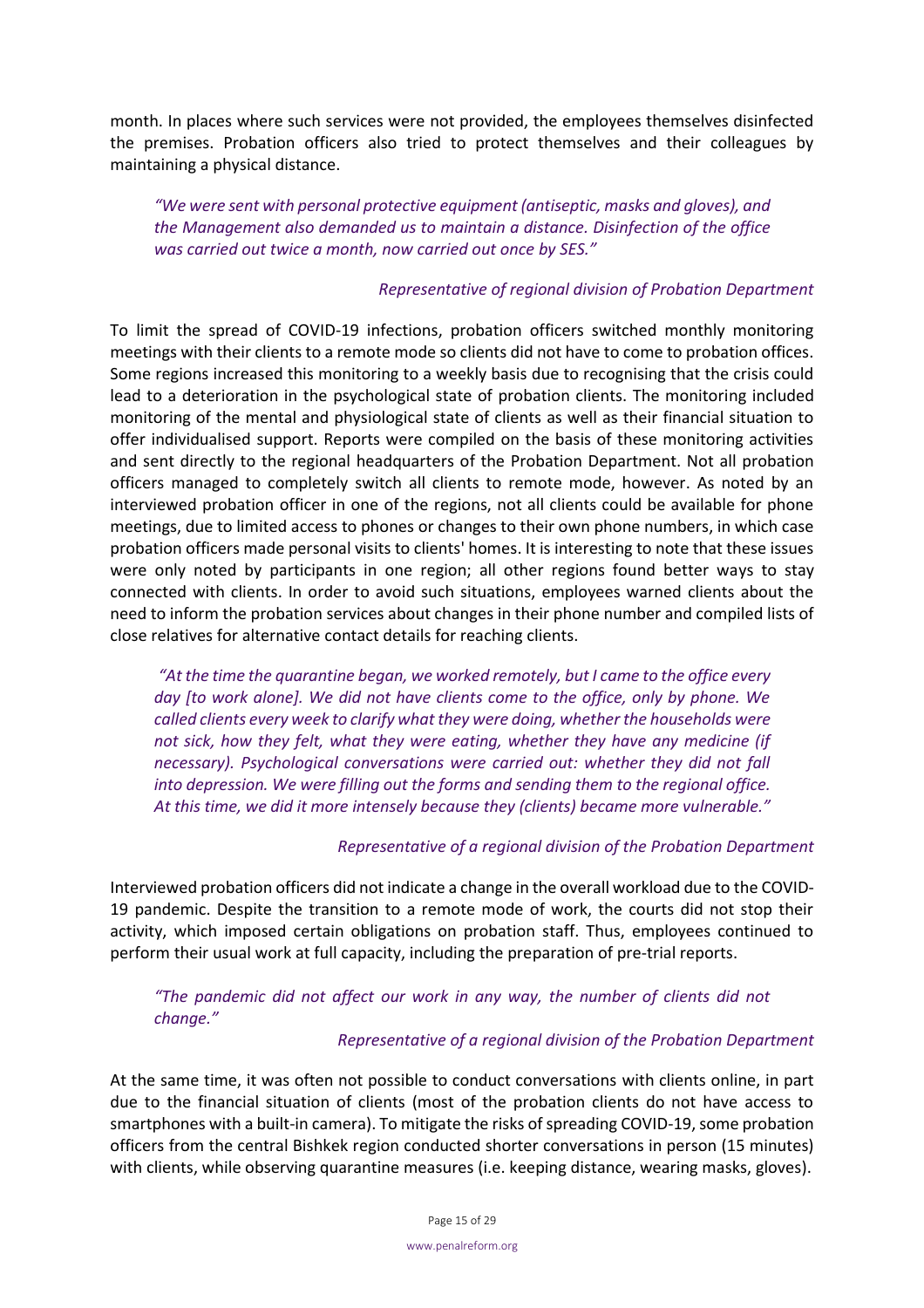*"The courts did not stop working. Regarding pre-trial reports, we went to their homes (to clients), but at the same time we had fear because the situation (with COVID-19) was difficult, and we had to contact people. Of course, with masks and gloves."*

# *Representative of a regional division of the Probation Department*

Despite the many changes and challenges faced by staff, it is worth mentioning the effectiveness of the probation authorities' work during this period. As noted by a representative of the Probation Department, cited in PRI project documents for Kyrgyzstan, the recidivism rate among probation clients in 2020 was 0%.

# <span id="page-15-0"></span>**Positive measures taken by probation authorities in response to the COVID-19 pandemic**

The COVID-19 pandemic has had a huge negative impact on many vulnerable populations, including probation clients. To mitigate these consequences, the probation departments have responded by their own efforts. While adjusting work processes and service delivery in line with governmental regulations probation officers carried out increased monitoring of the psychological and physical condition of their clients during the quarantine period in order to reduce vulnerability and the risk of recidivism.

Given the difficult epidemiological situation, the Bishkek Mayor's Office and the Probation Department under the Ministry of Justice of the Kyrgyz Republic designated the territory of the National Hospital as a location for community service by probation clients in order to mitigate the loss of community service options and support the increased need for services. People convicted of minor crimes were placed in a team providing hospitals with oxygen and six probation clients began working as hospital orderlies. The Ministry of Health has signed a contract with every probation client who has expressed a desire to work. The involvement of probation clients in the fight against COVID-19 has helped to partially dissipate the societal stigma faced by probation clients, while also ensuring clients had the continued opportunity to participate in meaningful activities. The media published articles about the contribution of these clients, which in turn improved clients' feelings of self-worth. Notably, one of the probation clients received a certificate from the mayor's office of Jalal-Abad region for his active contribution to the fight against COVID-19. Involvement in these works helped to temporarily employ some probation clients who were in need.

*"During quarantine we did not send clients to community service. There was one client who wanted to and worked as a cook during the quarantine. He received an appreciation letter from the mayor's office afterwards."*

# *Representative of a regional division of the Probation Department*

Humanitarian aid for needy probation clients made a significant contribution to improving the conditions of clients. For instance, probation officers and NGOs compiled lists of the most vulnerable families of clients who needed support, and everyone on the list was given food packages that helped them survive the COVID-19 crisis. Probation officers delivered the aid themselves to ensure that all clients in need were provided with food.

Due to the limited financial resources of the probation authority, probation officers went beyond the requirements of their professional role and tried to find external sponsors to help clients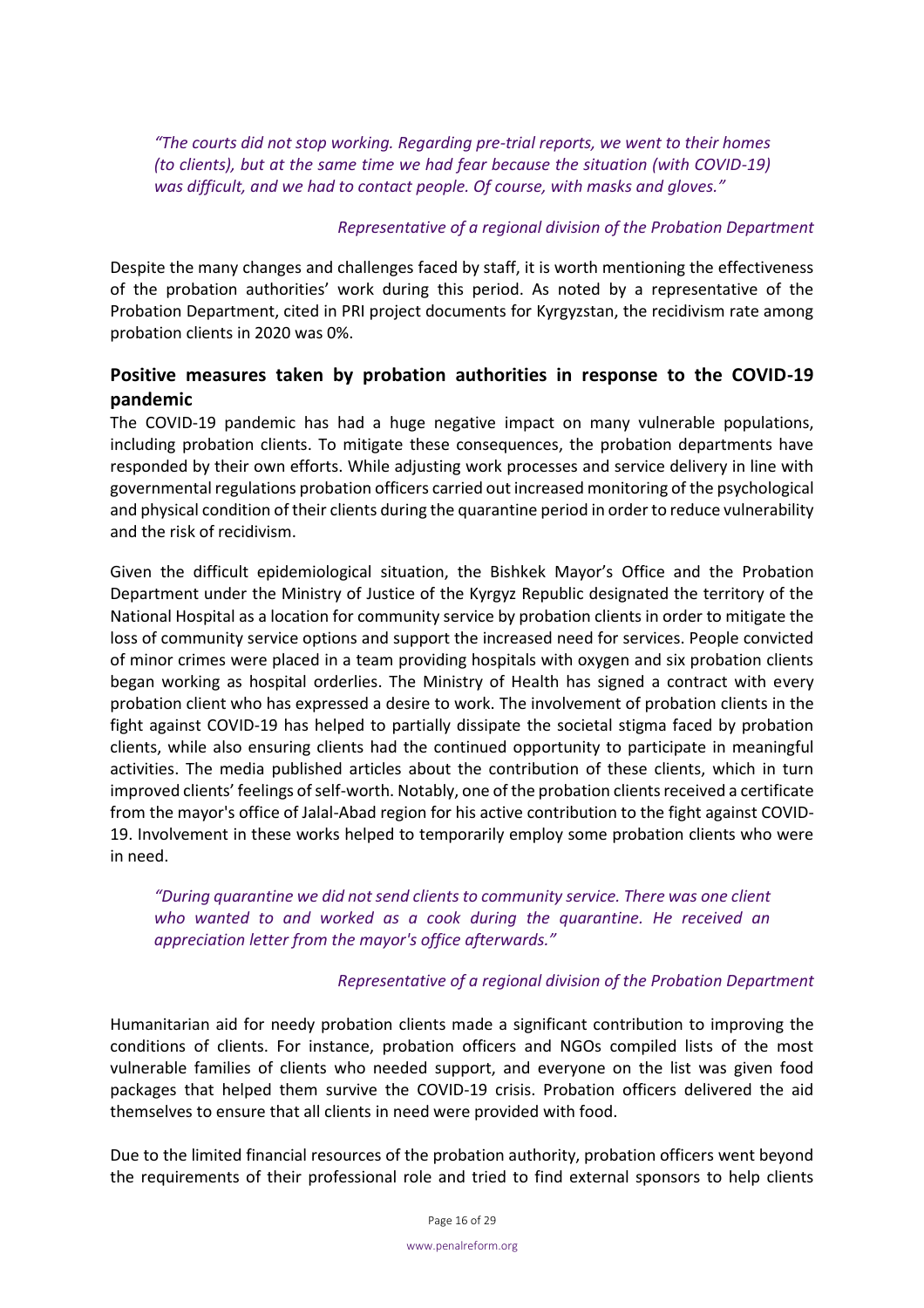charitably. For instance, probation officers in one of Kyrgyzstan's regions were able to raise money for medicines for a probation client who was infected with COVID-19.

*"There was one client who was infected. My colleague and I started collecting funds for medicines, collected it on our own. Unfortunately, many people refused when they learn that it's for probation clients, but we still collected funds."*

#### *Representative of a regional division of the Probation Department*

Despite the difficulties encountered by probation clients, the Probation Department tried to assist in helping these clients both within and outside the realms of the official duties of probation specialists. At the same time, to improve intended support and provide lasting ways to more effectively help probation clients, both generally and in the face of crises such as the ongoing pandemic, it is apparent that developing an exchange of experience between probation officers will help introduce and apply the same client support measures across regions and individual contexts.

# <span id="page-16-0"></span>**Impact of COVID-19 on probation staff**

Interviewees from the Probation Department included Chief Probation Officers as well as the head of the oversight unit. As previously noted, officially employees had to switch to remote mode immediately after the declaration of an emergency in Kyrgyzstan. Probation officers noted that, despite some difficulties at the beginning of quarantine due to the challenges of remote work with clients and restrictions on movement across Kyrgyzstan, adaptation to the pandemic measures was relatively easy and quick.

*"It was difficult to work remotely at the beginning, but we quickly got used to it and everything returned to the same mode of work. Everything went well."*

# *Representative of a regional division of the Probation Department*

In general, the interviewed probation staff described their psychological and physical condition during this period as stable, including those employees who had to hold personal meetings despite the ongoing pandemic. Some employees noted feeling uneasy about the threat of contracting the disease through personal contact with clients. At the same time, apart from the order to transfer to remote working and the provision of PPE, no additional measures were put in place to support employees (e.g. psychological support, flexible or adjusted working hours or workload).

At the end of quarantine – which lasted from March to May 2020 in Kyrgyzstan – employees returned to standard work, with the only change being the use of masks and antiseptics. None of respondents mentioned other sustained changes after the period of strict quarantine mode was finished. According to the respondents, there were no positive or negative changes to the work of employees of probation service after the COVID-19 crisis.

*"The same work as before COVID-19, in the period and after. I don't feel any change."*

# *Representative of a regional division of the Probation Department*

While the interviewees had very few complaints about the impacts of the pandemic on their work and wellbeing, all interviewed regional probation officers noted problems of a general nature,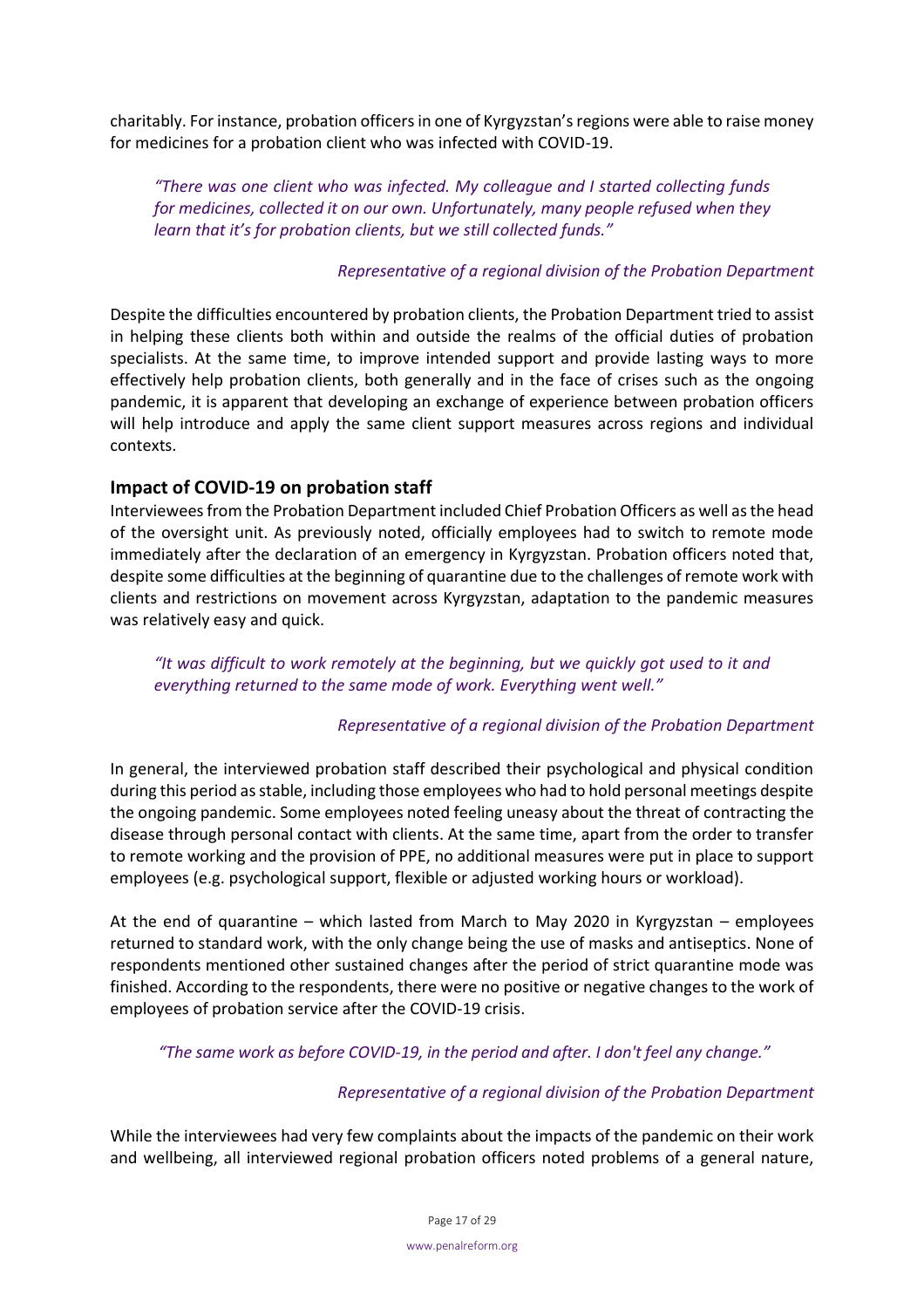unrelated to the pandemic. These included a high workload for each employee and a limited number of staff.

*"Since there is a lot of work, we do not have time to carry out the main activity [psychological assistance] in full. Due to lack of staff."*

# *Representative of a regional division of the Probation Department*

Thus, it can be noted that while the quarantine measures did not significantly change the workload of probation officers, staff in many regions of Kyrgyzstan faces challenges due to limited staffing and high workloads. While employees did not note significant consequences of the pandemic for themselves and very soon returned to standard work, operating standards are still being developed and a lack of adjustments to the volume or work left some gaps in the sense of efficiency and overall wellbeing of staff.

# <span id="page-17-0"></span>**Impact of COVID-19 on vulnerable populations and probation clients**

# <span id="page-17-1"></span>**Impact of COVID-19 on vulnerable populations in Kyrgyzstan**

Research on the impact of the COVID-19 pandemic on individuals serving non-custodial sentences is lacking. Recognising this gap, this subchapter seeks to provide insights into some of the main difficulties probation clients face during the COVID-19 pandemic by considering several intersecting issues that disproportionately impact individuals in contact with the criminal justice system and that may leave many of these individuals highly vulnerable in times of economic or social turmoil.

Prior to the COVID-19 pandemic, Kyrgyzstan made progress in poverty reduction as the overall poverty rate (by national definition) fell from 32.1% of the total population in 2015 to 20.1% in  $2019.<sup>22</sup>$  At the same time, considering data at the international level, 15.5% of the country's population lived below the World Bank's recommended threshold of \$3.20 per day in 2018. According to reporting by the United Nations Development Programme (UNDP), more than 90% of the country's population continued to live below US\$10 a day in 2018, which is still the threshold for inclusion in the global middle class.<sup>23</sup> Thus, Kyrgyzstan can be seen as particularly vulnerable to the pandemic, as most of the country's population lives in poverty or dangerously close to the threshold. As the number of people who lost their permanent earnings increased as a consequence of COVID-19, the socio-economic situation in the country has worsened during the pandemic.

<span id="page-17-2"></span>Although the effects of the crisis are yet to be fully realised, 82% of household respondents in a May 2020 WFP survey reported having had to resort to negative economic strategies during a pandemic, such as selling or depleting assets to cope with a crisis (up from 58% household respondents in 2019).<sup>24</sup> UNDP research on the socioeconomic impact of COVID-19 in the country notes similar findings: among all poor households in Kyrgyzstan 52% reported some or significant deterioration in their financial situation during the pandemic.<sup>[23](#page-17-2)</sup> Of all low-income respondents,

[ADB%2520SEIA\\_11%2520August%25202020%2520Rus.pdf](https://kyrgyzstan.un.org/sites/default/files/2020-08/UNDP-ADB%2520SEIA_11%2520August%25202020%2520Rus.pdf)

<sup>&</sup>lt;sup>22</sup> National Statistical Committee of the Kyrgyz Republic:<http://www.stat.kg/ru/opendata/category/120/> <sup>23</sup> Kyrgyz Republic COVID-19 Report: Socioeconomic Impact and Vulnerability Assessment, 2020, UNDP, ADB. [https://kyrgyzstan.un.org/sites/default/files/2020-08/UNDP-](https://kyrgyzstan.un.org/sites/default/files/2020-08/UNDP-ADB%2520SEIA_11%2520August%25202020%2520Rus.pdf)

<sup>&</sup>lt;sup>24</sup> World Food Programme. [https://kyrgyzstan.un.org/sites/default/files/2020-](https://kyrgyzstan.un.org/sites/default/files/2020-10/WFP_Rapid%20HFSA_Report_Final_Rus.pdf) [10/WFP\\_Rapid%20HFSA\\_Report\\_Final\\_Rus.pdf](https://kyrgyzstan.un.org/sites/default/files/2020-10/WFP_Rapid%20HFSA_Report_Final_Rus.pdf)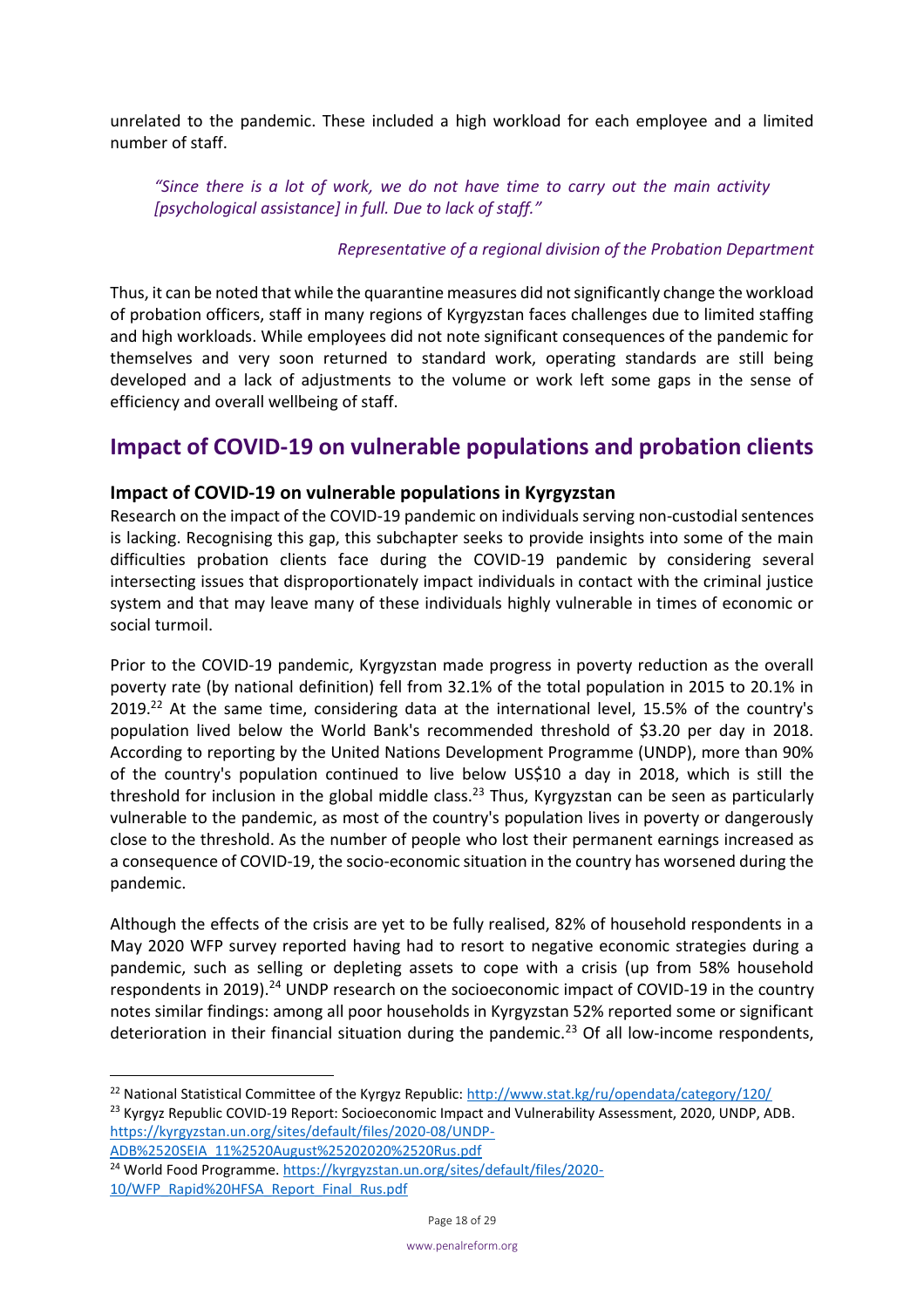44% reported an increase in food costs, and 34% reported an increase in medicine costs. Nearly two-thirds of the poor households surveyed reported that they received some assistance from central or local government. In light of such data, World Bank forecasts show that the consequences of the pandemic could lead to an increase of up to 10.5% in the national poverty level in Kyrgyzstan. This could have devastating consequences for the prospects of the Kyrgyz Republic, also directly affecting the most vulnerable segments of the population, such as probation clients. Interviewed probation specialists estimated that up to 70% of probation clients are vulnerable and lack access to the labour market, education, medical care and social services in general. During and after COVID-19 restrictions the situation became much worse. Probation clients need financial resources in order to successfully re-integrate into law-abiding life and abstain from recidivism. However, not all probation clients have the financial means to support themselves until the end of their probation period, according to a report "Research of Probation Clients' Needs" by the Department of Probation in Kyrgyzstan.<sup>25</sup> This research is one of the few quantitative studies conducted on Kyrgyz probation clients in recent times. Therefore, the study will be mentioned throughout the current report. The purpose of the 2020 study was to identify the needs and requirements of probation and juvenile probation clients for social services. As part of the study, 48 probation clients were interviewed in person and 130 were interviewed through an online questionnaire, including minors.

In the above-mentioned research by the Institute for Economic Policy Research, nearly all respondents with chronic conditions reported worsening access to specialised care, either due to higher costs, limited physical access, or increased focus of healthcare facilities on patients diagnosed with COVID-19. The COVID-19 response programme has virtually destroyed other planned activities in the healthcare system and focused all the resources of medical institutions on the fight against the pandemic and its health consequences. Patient access to specialised medical care was severely limited due to quarantine measures.

The pandemic-related rise in unemployment in the country has had a large negative impact on many citizens of the country, both in cities and in rural areas, who were not previously classified as poor or vulnerable. On 17 and 18 April 2020, the country's two main news agencies  $$ www.24.kg and www.akipress.org – published the results of a survey showing that more than half of their readers have completely lost their income from employment.<sup>26</sup> Considering the challenges individuals serving probation sentences face in securing employment, it is expected that this reporting is also reflective of increased financial challenges among our population of focus.

# <span id="page-18-0"></span>**Impact of the pandemic on probation clients**

The Kyrgyz government provided limited social protection measures in response to the pandemic. The only measure that was included in the first package of public policy measures aimed directly at vulnerable households was the provision of food assistance to people deemed most in need.<sup>27</sup> According to the website of the Probation Department, actions were also carried out in the form of humanitarian or financial assistance to probation clients, despite the Ministry not formally recognising them as a distinct vulnerable group. In 2020, the total number of beneficiaries included 165 probation clients from poor families; in 2021 36 clients received such aid.<sup>28</sup> Most of

<sup>25</sup> <https://probation.gov.kg/ru/gossoczakaz/667.html>

<sup>&</sup>lt;sup>26</sup>[https://ru.sputnik.kg/society/20200720/1049078908/kyrgyzstan-osuzhdennye-probaciya-pomoshch](https://ru.sputnik.kg/society/20200720/1049078908/kyrgyzstan-osuzhdennye-probaciya-pomoshch-koronavirus.html)[koronavirus.html](https://ru.sputnik.kg/society/20200720/1049078908/kyrgyzstan-osuzhdennye-probaciya-pomoshch-koronavirus.html)

 $27$  According to a list provided by the Ministry of Labour and Social Development. See: <http://cbd.minjust.gov.kg/act/view/ru-ru/92880>

<sup>&</sup>lt;sup>28</sup> Data based on the Probation Department website: <https://probation.minjust.gov.kg/ru/sobytiya/novosti>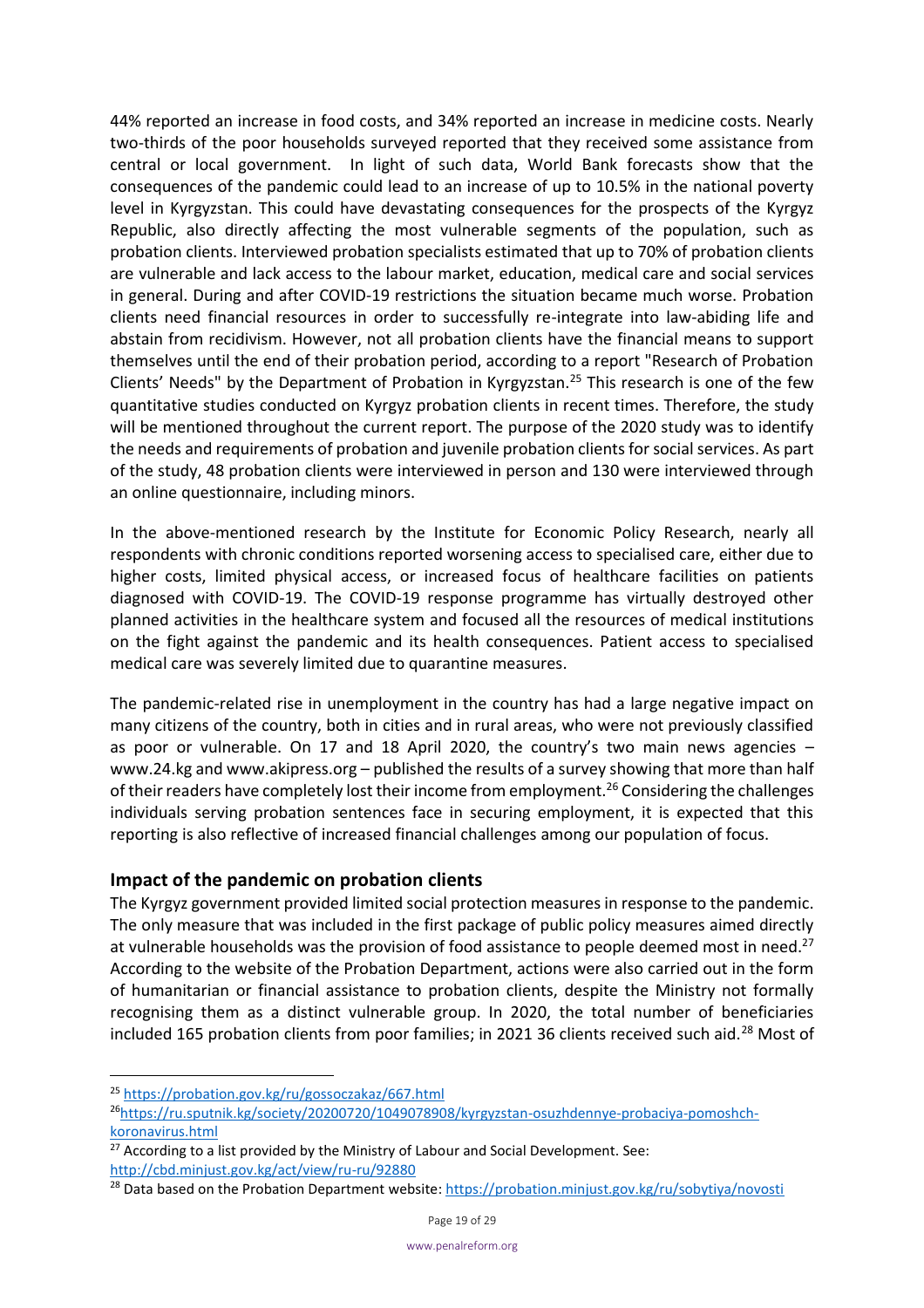the charitable actions to help probation clients were conducted with the support of public foundations, the government and other donors, including food and material assistance to vulnerable families of probation clients left unemployed during the pandemic.

*"Above all, we provided humanitarian aid to those clients who were in dire need of it. We went to their house, delivered food. We prepared lists, and the state allocated 800 soms per person."*

# *Representative of a regional division of the Probation Department*

It is noteworthy that one of the actions was organised and financed directly by an individual serving a probation sentence in Talas city. The charity event was initiated and supported by a client who wished to remain anonymous and implemented in response to a request to the probation authorities by the Individual Program of Social and Legal Assistance and clients in need. As part of the action, food aid was provided to the families of ten low-income probation clients.

*"Among those who lapsed before the law, there were also those who expressed a desire to help the country in this difficult period. Thus, through the efforts of one probation client, hot meals were organised for 150 doctors in the "red zone" for ten days."*

*Representative of the Ministry of Justice of the Kyrgyz Republic<sup>29</sup>*

Based on data that is already available and the findings of the current research, it can be intuited that the coronavirus pandemic has had a significant impact on all segments of the population, but in particular it has put at risk the most vulnerable, also including probation clients.

The negative impact of the pandemic on probation clients manifests in the following ways:

- An increased risk of unemployment, impacting even those jobs that were previously available to them, as a consequence of the high overall level of unemployment in the country and the resulting high competition in the labour market;
- Increased financial burden due to higher prices in the market (the corresponding annual inflation rates in April 2020 were about 9% and 16% respectively);
- Limited or no access to quality health care and medical, social services, both as a result of limited service provision in line with governmental restrictions and due to the health care sector focusing heavily on COVID-19 care;
- Longer processing times for official documents (e.g. receiving of passports, status of person with disabilities, etc.) due to an overall slowing down in the work of state bodies;
- Exacerbation of the above factors due to low levels of computer literacy and limited access to high-speed Internet, which limits online or remote working opportunities and the opportunities to benefit from remote probation services. Individuals without the possibility to partake in remote probation services either received limited support or faced an increased risk of infection / transmission.

According to interviewees, the COVID-19 pandemic resulted in changes in the work of clients with probation services due to restrictions on movement. While clients continued to receive monthly support and monitoring of their conditions through, either through telephone communication or in person, not all regions were able to provide clients with necessary protective equipment in the

<sup>29</sup> <https://ru.sputnik.kg/society/20200720/1049078908/kyrgyzstan-osuzhdennye-probaciya-pomoshch-koronavirus.html>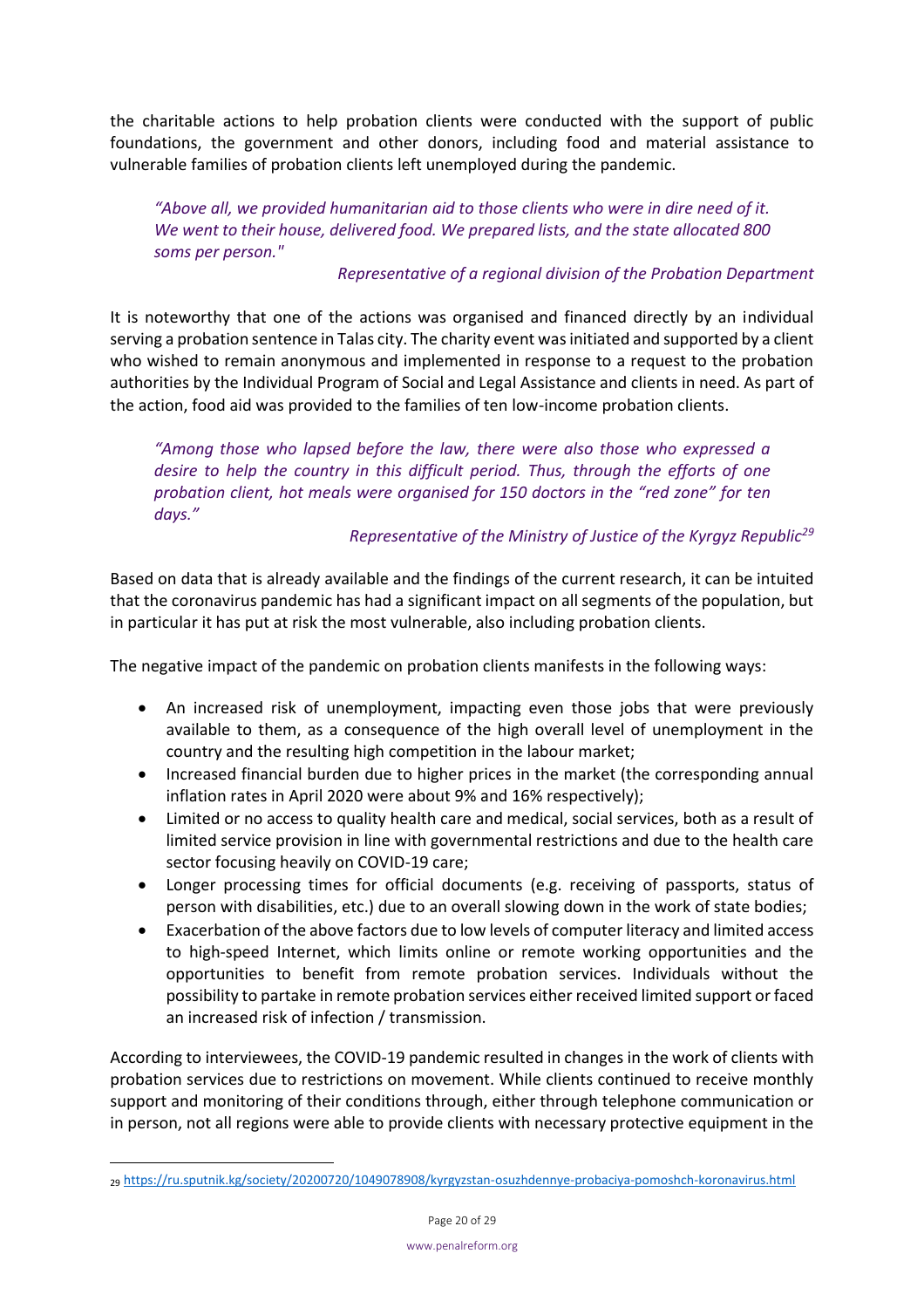event of required in-person visits. According to our research, only one region (Head Department) was able to secure PPE for those clients who had to appear at the office. Further challenges were faced as those who received administrative sanctions in the form of community service were forced to suspend their activities due to the national state of emergency (March – May 2020).

Clients who were ready to carry out public works by helping in governmental "red zones" were involved in agreed kinds of public works. Probation clients were involved in work such as cooking, cleaning designated premises and, if they had a medical education, paramedic work. Involvement in this type of work was established only with the consent of the client himself. These kinds of opportunities were not available for all, however, and individuals who were assigned community work as part of their sentences but were unable to connect to work in red zones failed to meet their obligations for the period from March to May 2020, which lengthened their probation period by 2.5 months and postponed continued community service until the summer of 2020.

*"The probation clients made concessions with us. Whoever was assigned to community service or who needed work could work in the red zone. For this period, we officially registered those who received salaries through an agreement with the National Hospital. Those who were not paid salaries were counted as hours of community service."*

> *Representative of the Probation Department under the Ministry of Justice of the Kyrgyz Republic*

Among probation clients, those most impacted by limited access to health care during the pandemic were those with concomitant diseases, especially in light of most medical services being focused on tackling the pandemic and treating COVID-19 patients. To mitigate challenges in this regard, probation staff sought to provide clients with appropriate medicines with the help of sponsors or public donations.

Another uniquely vulnerable group among probation clients were those without identification documents, as the quarantine period from March to May 2020 saw an increased number of inspections on Kyrgyz citizens. According to an interviewed director of an NGO working with probation clients alongside other vulnerable groups, these actions limited both the services provided to this group and their sense of safety. According to the Probation Department, the number of clients in need of restoration of identity documents and other documentation in Kyrgyzstan is 401, of which:

- 188 clients are in Chui oblast and Bishkek city;
- 104 clients are in Issyk-Kul and Naryn oblasts;
- 109 clients are in in Batken, Jalal-Abad and Batken oblasts.<sup>30</sup>

*"Many clients who did not have passports during quarantine were afraid to go outside. The probation service asked them not to come [...] Thus, the category that did not have documents during checkpoints and inspection was very vulnerable."*

*Director of an NGO*

During the interviews difficulties such as job loss and termination of educational activities among probation clients were noted. This is unsurprising, considering the overall impact of the pandemic on the education system in Kyrgyzstan. Most kindergartens, schools and universities were closed

<sup>30</sup> <https://probation.gov.kg/ru/gossoczakaz/667.html>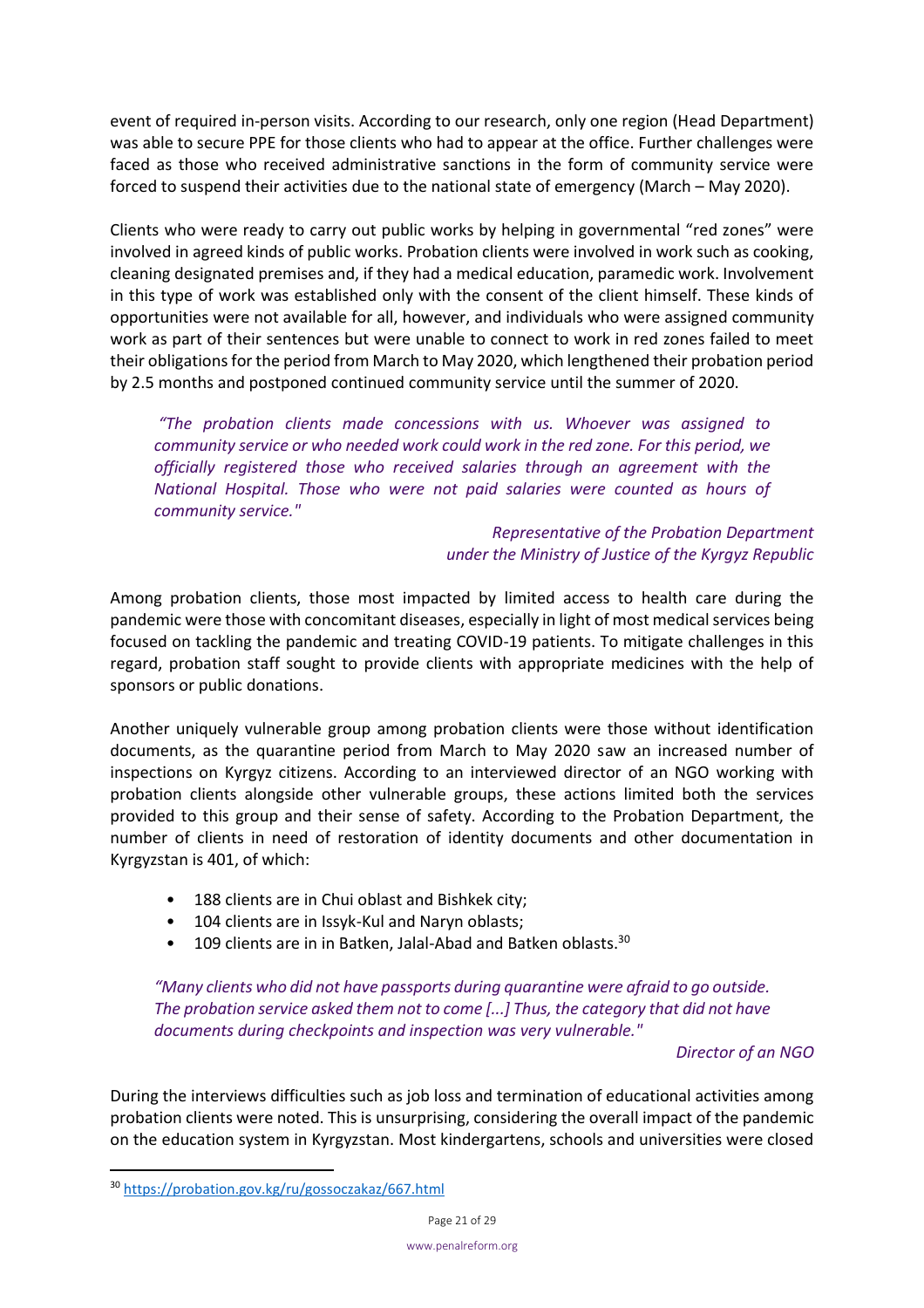or switched to distance learning, despite the system not being ready for such changes. Individuals from remote regions and socio-economically disadvantaged families were left without any access to education. Probation clients were also unable to access educational services during this period due to the closure of educational institutions in line with restrictions. The chances of job loss among the probation population was also higher due to the fact that the types of jobs probation clients usually are able to obtain – including loading, construction, in supermarkets and others – were not available during quarantine. The impact of the pandemic on client employment has had a lasting effect, with many small businesses shutting down due to the COVID-19 crisis.

*"Most of the clients lost their jobs during the pandemic. Many small companies closed after quarantine, those who worked there were left without work. Most construction work has been suspended. It was hard for them, we had to help them mentally."*

# *Representative of a regional division of the Probation Department*

According to the same report on the needs of probation clients of the Probation Department in Kyrgyzstan, the number of probation clients in need of employment for 2020 was 482 clients of which:

- 129 clients were in Chui oblast and Bishkek city;
- 111 clients were in Issyk-Kul and Naryn oblasts, and;
- 242 clients were in Batken, Jalal-Abad and Batken oblasts.

Finally, a lack of a permanent accommodation is noted as a major concern for 43 probation clients, of whom 14 are in Chuy province and Bishkek city, in Batken, Jalal-Abad and Osh provinces 28 probation clients and in Issyk-Kul province one client needs temporary accommodation.<sup>31</sup> Clients living in cities or towns were found to be a uniquely vulnerable group in this regard. Since both access to land and closer family ties tend to be prevalent in rural areas, problems with food security and housing were not as acute as in urban areas. In the course of the interviews, it was found that several shelter organisations that provide hostels for vulnerable groups of the population were closed during the pandemic, and dormitories are still not operational due to a lack of funding. This issue is under consideration by the Probation Department with the intention to create these hostels through the state social order.<sup>32</sup> The creation of two hostels is planned: in the south and in the north of the country. According to the plan, these hostels will also provide opportunities for work by creating greenhouses or manufacturing on the premises.

*"We are thinking of how to create jobs, we want to create rehabilitation centers with the help of PPP through the state social order. Build in the north and south. We will provide housing and a hostel, and also create training and production centers. Greenhouse, sewing workshop or whatever. They will receive a salary, which in turn will reduce the risks of recidivism. Plus the solution for the housing issue, plus the solution for issues with registration."*

> *Representative of the Probation Department under the Ministry of Justice of the Kyrgyz Republic*

<sup>31</sup> <https://probation.gov.kg/ru/gossoczakaz/667.html>

<sup>32</sup> A state social order is the mechanism for implementing part of republican, sectoral, regional or municipal social programmes aimed at providing social services to the population or achieving other socially useful objectives by involving legal entities and individual entrepreneurs in their implementation, based on contractual relations and provided with funding from the republican and/or local budgets;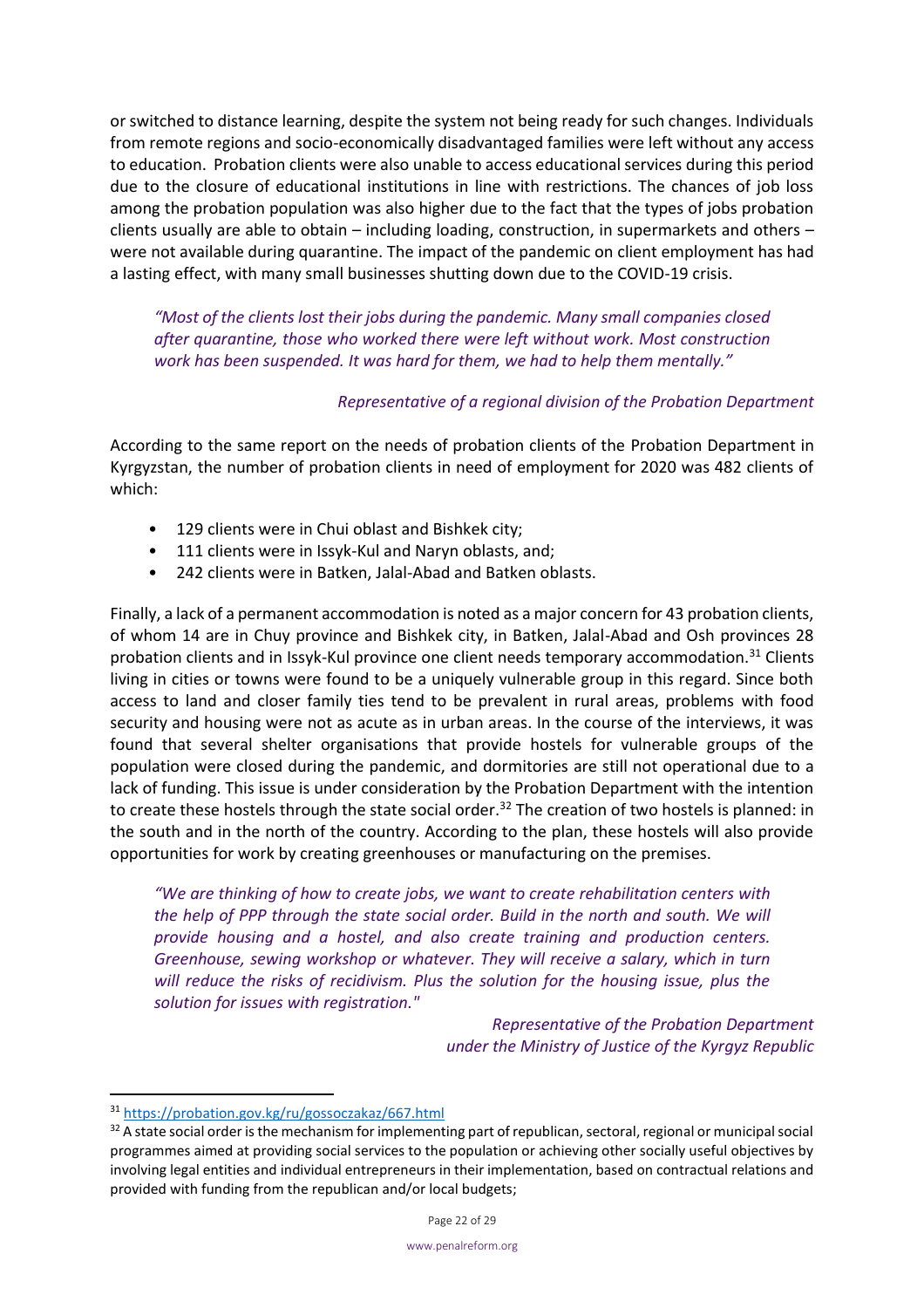Despite the fact that probation clients from cities are more vulnerable in housing issues, it can be noted that land ownership by clients from rural areas<sup>33</sup> also had a negative effect in one of the regions of the Republic for those who would like to learn new specialties through free courses from the state. Clients born before 1996 whose records show a parcel of land as a part of their property are automatically considered employed in agriculture. Thus, this category of clients is not eligible for training that is provided free of charge by the state. In addition to impacting educational opportunities for this specific group, the presence of a large number of clients deemed ineligible for available free courses also results in other clients not getting access to education due to a lack of necessary enrolment numbers for training courses.

*"What's bad is that when we go to social services and ask to train our clients, they refuse us. They justify it by the fact that they train only those who do not have jobs, but our clients have land shares. Then, we asked to teach those who did not have, but they could not learn either. At first there was no funding, then the groups could not be filled. Clients want to study, but they have no money for private courses. "*

# *Representative of a regional division of the Probation Department*

Even with the above noted challenges, the staff of the Probation Department assisted as many as 112 probation clients across the country with training in 2019-2020. Currently, 101 probation clients have expressed need for professional training through short-term courses in in-demand professions that would enable them to get a job in a short time (for example, driving, welding, electrical training, bricklaying, plumbing, floristry, nail technician training, and hairdressing).<sup>34</sup> It is unclear whether this need is currently being met.

Despite the difficulties encountered by some client groups both during and outside the specific context of the pandemic, as noted by probation staff, the Probation Department report and other available data, it is worth noting that none of the three interviewed clients noted experiencing particular challenges during the COVID-19 pandemic and all continued their probationary supervision without any difficulties. All interviewed probation clients spoke very positively about the work of the probation officers and local field staff in particular.

*"There were no problems, the probationary period ended and I stopped going to the probation office."*

#### *Probation client*

#### <span id="page-22-0"></span>**Impact of COVID-19 on release processes and post-release services**

In terms of reducing the prison population in 2020, Kyrgyzstan released individuals within the framework of the Law "On Amnesty in Honor of the 75th Anniversary of Victory in the Great Patriotic War of 1941-1945 and the 10th anniversary of April revolution in 2010".<sup>35</sup> According to the State Service for the Execution of Punishments as of 8 May 2020, 44 people were released and 483 had their sentences reduced.<sup>36</sup> A further 975 convicted people received amnesty under the

<sup>34</sup> Probation Department, Ministry of Justice of the Kyrgyz Republic. <https://probation.gov.kg/ru/gossoczakaz/667.html>

<sup>&</sup>lt;sup>33</sup> A land ownership share is an agricultural land plot (broken down by lands) granted to rural citizens of the Kyrgyz Republic on a free-of-charge basis in the course of the land and agrarian reform, the ownership right to which is certified by a license. (As amended by Law No. 129 of KR dated 25 July 2006)

<sup>&</sup>lt;sup>35</sup> Ministry of Justice of the Kyrgyz Republic[. http://cbd.minjust.gov.kg/act/view/ru-ru/112036](http://cbd.minjust.gov.kg/act/view/ru-ru/112036)

<sup>&</sup>lt;sup>36</sup> Coalition Against Torture in Kyrgyzstan.<https://notorture.kg/?p=4371>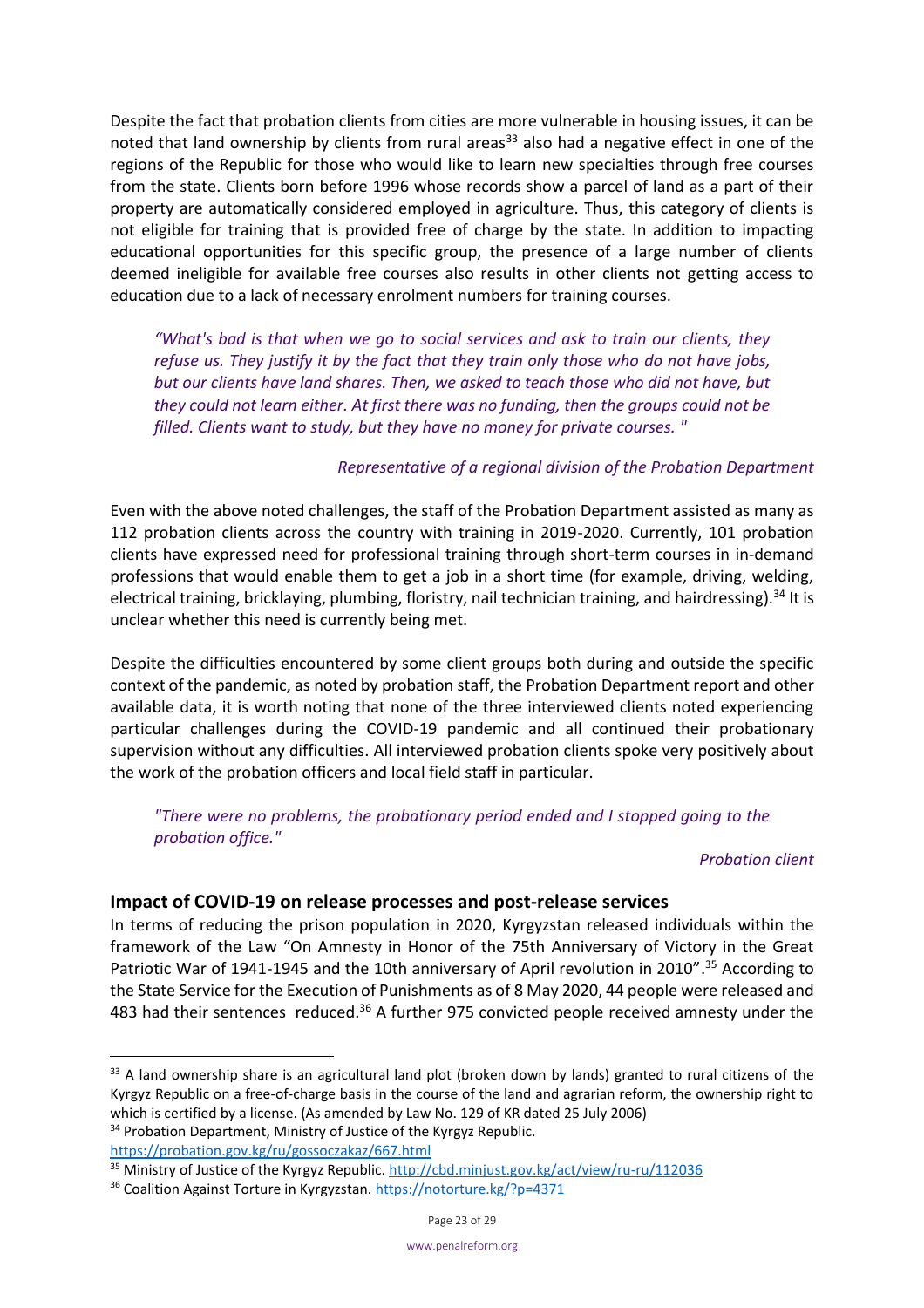Law on Economic Amnesty.<sup>37</sup> It is worth noting, however, that these releases and the reductions in sentences were not directly linked to the COVID-19 pandemic, but were realised under a program commemorating a national historic event. The government did not develop emergency release methods or other measures to reduce the prison population in response to the pandemic.

Separate questions were asked about those probation clients who left places of detention during the pandemic. According to probation officers, no special measures were applied to this category of clients when they were released, apart from the organisation of *information stands in two regions to provide those recently released with information on COVID-19*. No testing or PPE was distributed. It can be assumed that these tests were not carried out due to the limited number of tests in Kyrgyzstan and their high cost (30 USD). COVID-19 tests were generally not provided to government authorities, including the probation service. They, like all other clients, were consulted and given information on safety measures during the pandemic and helped in resocialisation through a mix of in-person and remote services. Despite the great vulnerability of the probation clients who have recently left places of detention, the probation service has not developed special mechanisms for serving this category of citizens.

# <span id="page-23-0"></span>**Conclusions**

The current research, despite its limitations because of the small number of participants across the targeted stakeholder groups that was available for interviews, sheds important light on the implementation of non-custodial sanctions in Kyrgyzstan in the context of the COVID-19 pandemic and beyond, considering both the perspective of probation staff and those serving probation sentences. Overall, it seems that while there were challenges in moving probation services to a fully remote mode of working, the staff did not experience a significant shift in the workload and was able to continue providing monitoring and support to probation clients through mixed means even through the most intensive quarantine period. Individuals serving probation sentences were offered opportunities to support COVID-19 relief efforts, mitigating some of the negative impacts of the discontinuation of community services between March and May 2020, and while access to education and health care services was unavailable or limited, probation staff made efforts to offer targeted support to clients who were deemed vulnerable and in need. While the interviewed probation clients did not indicate challenges related to probation services as a result of the pandemic, insights from probation specialists, NGO representatives, national research and publicly available sources point to a number of areas that are likely to leave this population particularly vulnerable in times of national emergency and social and economic unrest.

Summing up the findings of the research, the following conclusions can be noted:

- 1. In line with the government's response to the first wave of COVID-19, resulting in a national quarantine period from March to May 2020, the provision of probation services was to be transferred to a remote mode of work. After national measures were announced, probation staff were promptly and effectively informed of the expected changes in restrictions and working methods through the release of an order. In general, probation staff returned to normal work after May 2020, and no further restrictions were put in place during later waves of the pandemic.
- 2. Unfortunately, not all staff could adapt to the expected changes and continued to work

<sup>37</sup> Kaktus Media. 24 March 2021.

[https://kaktus.media/doc/434236\\_k\\_975\\_osyjdennym\\_primenili\\_amnistiu.html](https://kaktus.media/doc/434236_k_975_osyjdennym_primenili_amnistiu.html)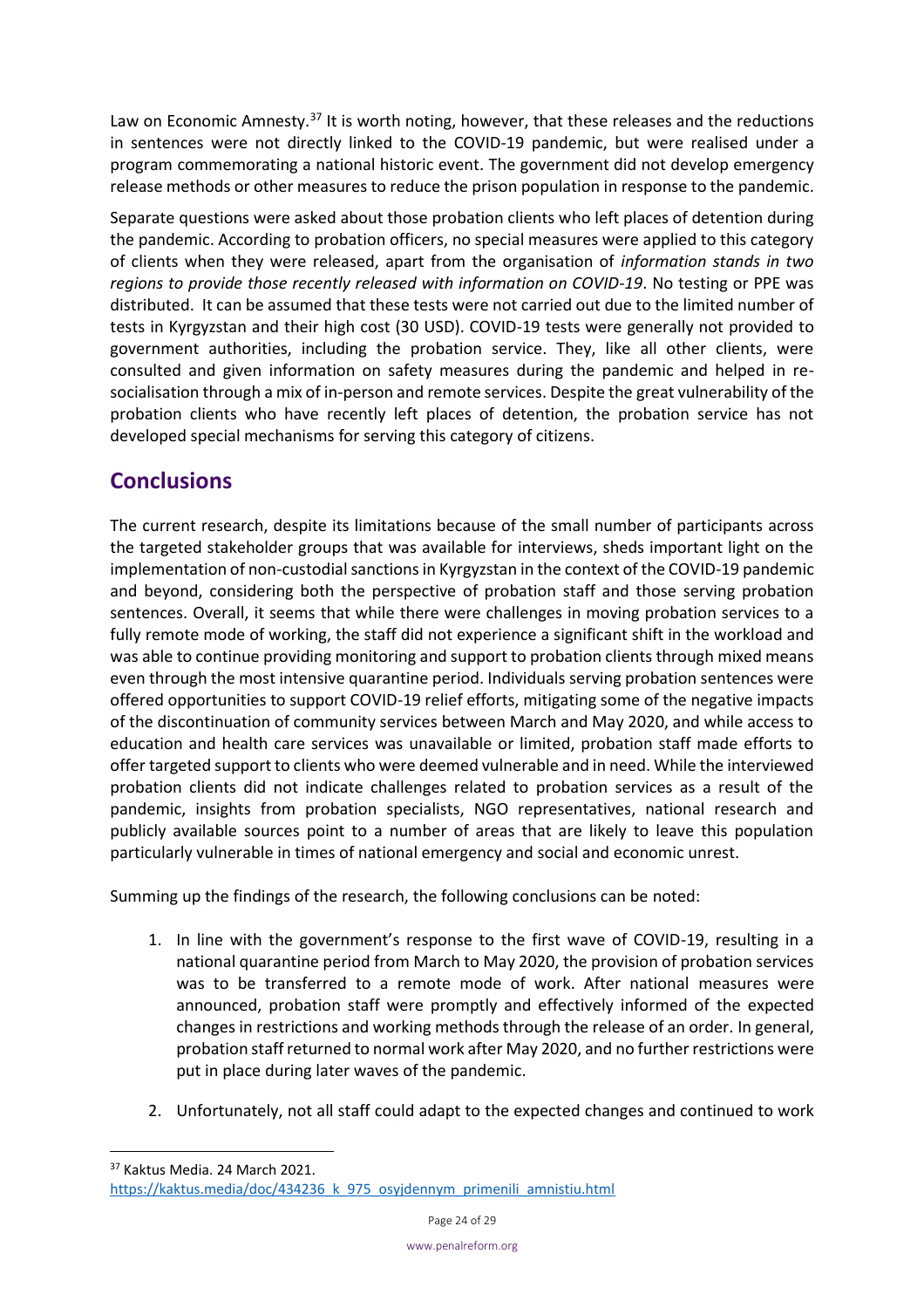in the office and through in-person means – at least partially. This was because client records and data management was not fully available online, as the electronic system was only being developed. Although probation monitoring and consultations with clients could generally be conducted remotely, meetings for drafting of pre-trial reports took place in person in compliance with security measures. While staff were provided with sufficient PPE for work, not all clients could be provided with PPE.

- 3. The measures taken during the quarantine period did not affect the availability of the services provided by the Probation Service, except for halting of community service from March to May 2020 for clients who could not or did not agree to participate in available work in "red zones".
- 4. In response to the COVID-19 pandemic, the Probation Department prioritised ongoing development of its electronic data management system, enabling the shift to take place faster than originally planned. This can be considered the main positive effect of the crisis period and a measure that continues to have a positive impact on probation services after the quarantine period. The final development of the system and consequent adaptation of operations continued from July 2020 to the end of 2020, with the pilot phase starting in early 2021.
- 5. COVID-19 did not have an impact on the overall number of probation clients and, according to representatives of the Probation Department, there were no cases of relapse among probation clients during the period of COVID-19 in Kyrgyzstan.
- 6. While the workload of probation staff did not change during the pandemic, the restrictions in response to COVID-19 made the working conditions more difficult for those probation officers who had to continue working in the office due to systems limitations. Closures of public transport also posed challenges. Some staff noted a change in their emotional state during this period because of concerns for their own health and safety while continuing to provide in-person services and traveling to work.
- 7. Staff interviewed for this study did not report additional support from the Probation Department during the pandemic (e.g., transition assistance, adjusted expectations for outcomes or workloads, considering additional caregiving responsibilities outside of work, mental health support, etc.) beyond providing PPE and calling for a switch to a remote mode of operation.
- 8. Some of the main challenges that participants noted with regard to the provision of probation services were not related to the pandemic:
	- a. Limited staff impacts the provision of support services.
	- b. Operating standards and service infrastructure across the service aren't fully developed, leading to inefficiencies and regional differences in service provision.
	- c. Lacking partnerships, both with other governmental bodies or department and with community service providers, limits the provision of comprehensive services and support, even when individual programmes have been developed. These challenges can in part be attributed to the newness of the Probation Service and a large part of its history coinciding with the unprecedented circumstances of a pandemic. Nevertheless, participants noted the importance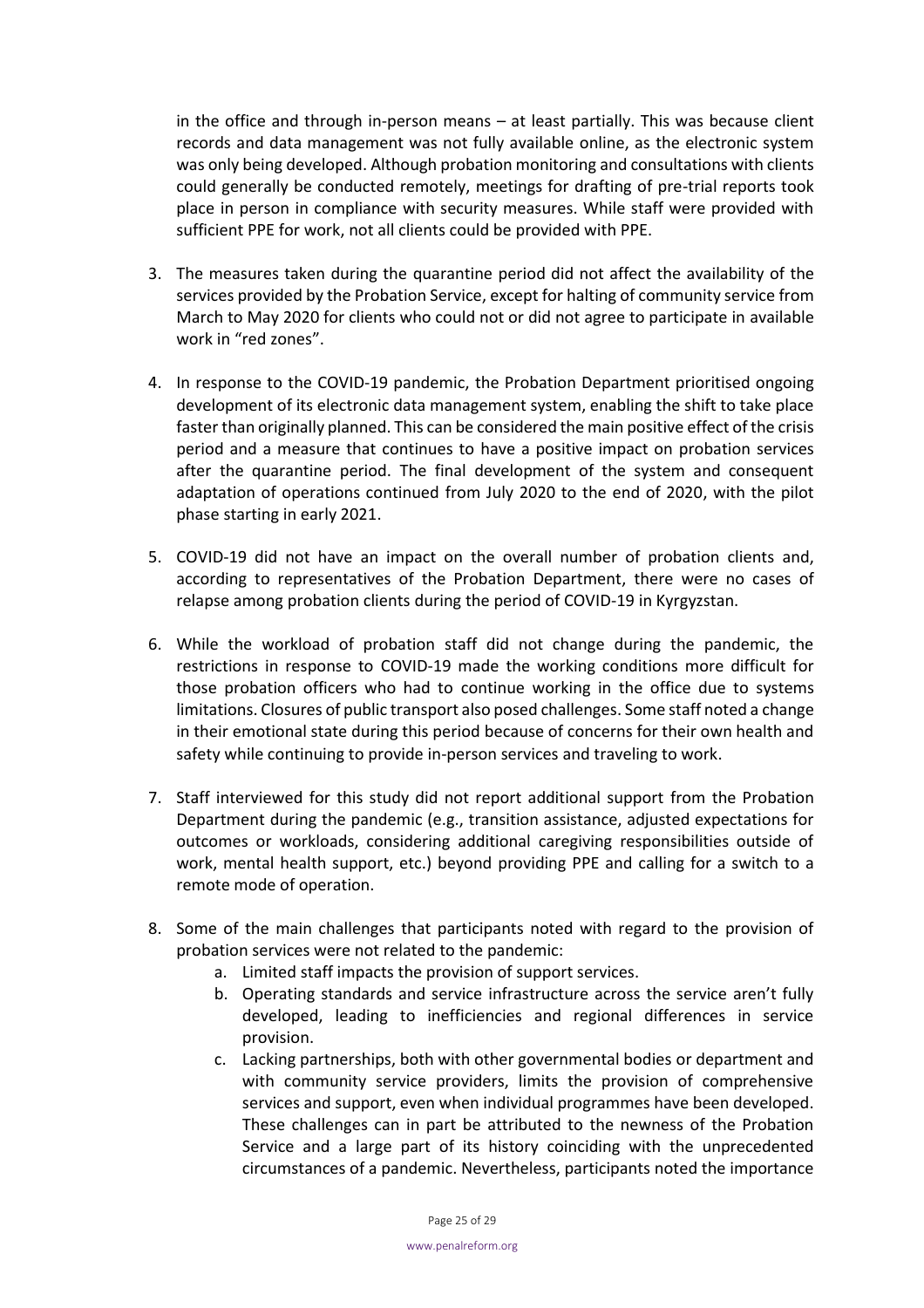of developing clear guidelines and standards and forming strong partnerships in order to offer effective and comprehensive services in support of the goals of reduced recidivism and successful resocialisation of probation clients.

- 9. Drafted revisions to the Criminal Code are coming into effect over the coming months. It is expected that their adoption into sentencing practice will expand the use of probation in lieu of prison sentences, particularly for more serious offences, broadening the scope of work for the Probation Services.
- 10. The economic crisis and social instability that was caused by the pandemic caused significant challenges to probation clients. Access to services, including education, health care and the processing of documents, was more limited than usual. While probation clients are recognised as a uniquely vulnerable group by research that was conducted by the Probation Service, they do not fit within governmental categories of people eligible for "comprehensive support."
	- a. A unique issue of concern that came up during the research had to do with probation clients who own land. Under current legislation, these individuals are automatically deemed ineligible for free educational or training opportunities due to lang ownership being considered as employment in the agricultural sector.
- 11. The pandemic and the following restrictions and measures had a particularly negative impact on certain groups of clients left vulnerable due to a specific background or personal characteristics. These include:
	- a. clients with limited financial means or computer literacy, limiting their access to technology and ability to participate in remote services;
	- b. clients who live in cities but do not have access to housing, who have experienced higher levels of housing and food insecurity due to the closure of a large number of shelters following funding reallocations to health care;
	- c. clients without identity documents, who were afraid to leave their homes and attend services due to intensified checks at checkpoints during the period of restrictive measures;
	- d. clients with medical conditions who struggled to access necessary health care and services during the pandemic;
	- e. clients who lost employment due to governmental restrictions and business closures.

While these problems existed among probation clients before, the pandemic has exacerbated and increased their prevalence.

- 12. In view of the restrictive measures in force throughout the republic, community service placements were not available to the usual extent and could not meet demand. Those interested could continue fulfilling such sentence requirements by helping in the fight against COVID-19. For the rest, this component of their sentence was postponed until after the lifting of restrictive measures (May 2020).
- 13. In some regions, clients received increased support and more detailed psychological assistance from probation officers during the recognised crisis period. In some instances, probation staff went above and beyond their professional duties to offer support to clients in need. There were also efforts throughout the country to provide humanitarian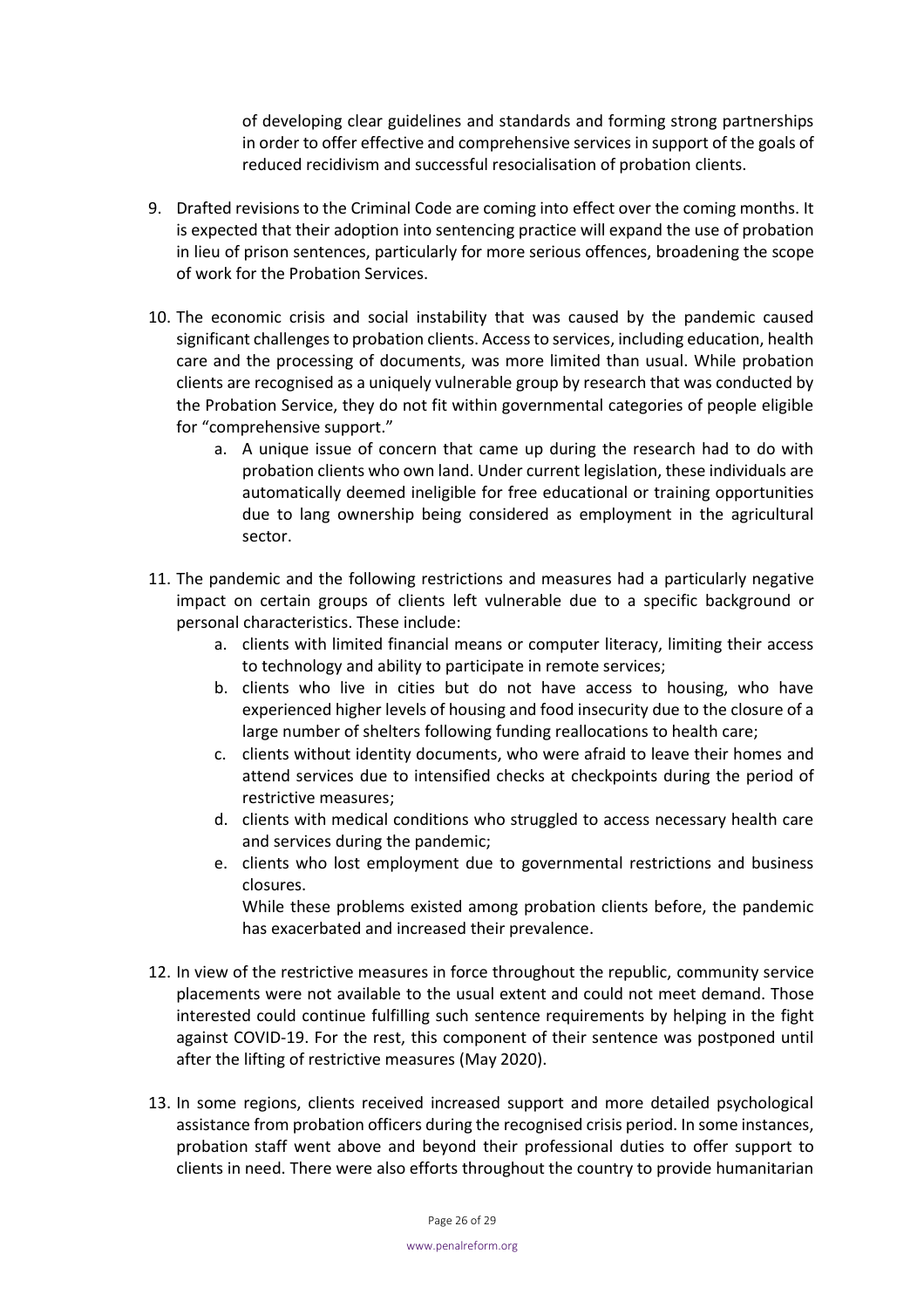and financial support for clients deemed most in need of social support. This was realised through partnerships between the government and civil society and with the support of donors.

- 14. The courts and all relevant authorities continued to work throughout the pandemic, but their sessions were held remotely. Probation officers drew up pre-sentencing reports in accordance with prescribed regulations and in the same volume, also holding personal meetings with clients of penitentiary probation.
- 15. Limited clarity on the roles of the judiciary and the Probation Service's pre-sentencing reports in decision making at the time of sentencing results in different practices across regions.
- 16. The pandemic had no impact on release processes. Despite expressions of concern from international organisations and human rights defenders, Kyrgyzstan did not implement emergency release mechanisms from places of detention in response to COVID-19.
- 17. Beyond receiving information on the ongoing pandemic at the time of release, people leaving prison did not receive any additional support in response to COVID-19, such as a COVID-19 tests or PPE.
	- a. Information stands were put in place in a few regions to provide comprehensive information, but this was not done across the country.
- 18. In the post-pandemic period, no changes are expected to be made to the provision of probation / release / non-custodial measures and services.
- 19. The involvement of probation clients in volunteering to combat COVID-19 garnered some media coverage, which could have a positive impact on public attitudes toward probation, community sanctions and alternatives to imprisonment.

# <span id="page-26-0"></span>**Lessons learned and recommendations**

In order to make the Probation Service stronger and more resilient in the face of future adverse events and ensure non-custodial sanctions in Kyrgyzstan are widely available, effective and nondiscriminatory, even in times of crises, there are a number of steps that can be taken. The following conclusions and recommendations for reform were formulated on the basis of insights and feedback from study participants as well as the conducted desk research and PRI's expertise on international standards and good practice:

| <b>LESSONS LEARNED</b>                               |    | <b>RECOMMENDATIONS</b>                           |
|------------------------------------------------------|----|--------------------------------------------------|
| Organisational issues that are not directly          | 1. | Develop clear processes for inter-organisational |
| related to or the result of the COVID-19 pandemic    |    | communication and processes to be followed       |
| negatively impacted the provision                    |    | across regions during operational shifts in      |
| of probation services during the crisis and          |    | response to unexpected circumstances or crises.  |
| continue to limit the effectiveness and wrap-        | 2. | Collaborate and establish partnerships with      |
| around nature of support. These include a            |    | other governmental bodies and with               |
| lack of operating standards, lacking infrastructure, |    | community service providers to support the       |
| limited partnerships for comprehensive support       |    | delivery of comprehensive services for           |
| and insufficient staff capacity.                     |    | probation clients.                               |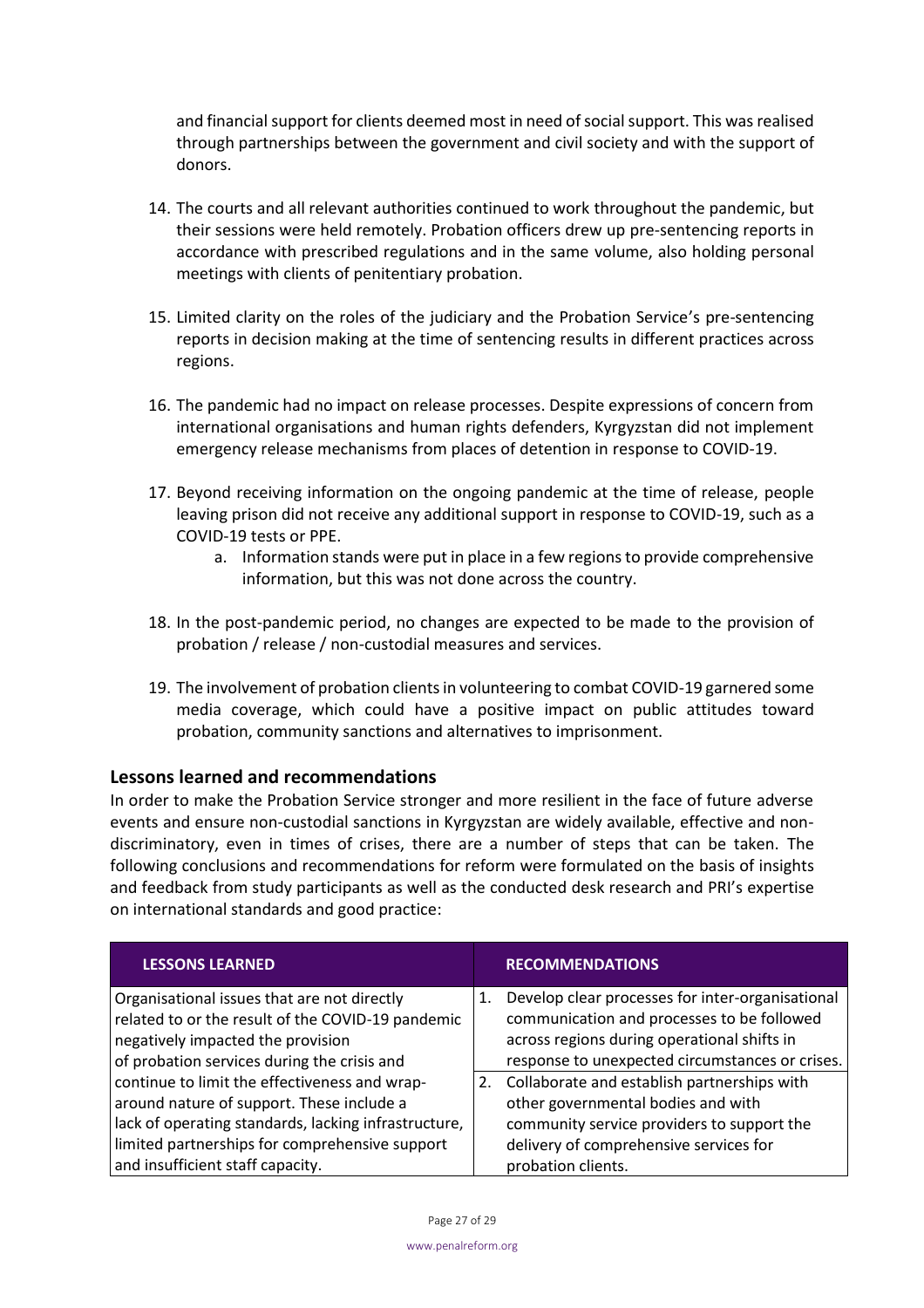|                                                                                                                                                                                                                                                                                                                                                                                                                  | 3. | Assess and address capacity needs within the<br>Probation Service, including the securing of<br>enough staff with skills in delivery of psycho-<br>social support and the provision of relevant<br>training for existing staff.                                                                                                                                                                                                       |
|------------------------------------------------------------------------------------------------------------------------------------------------------------------------------------------------------------------------------------------------------------------------------------------------------------------------------------------------------------------------------------------------------------------|----|---------------------------------------------------------------------------------------------------------------------------------------------------------------------------------------------------------------------------------------------------------------------------------------------------------------------------------------------------------------------------------------------------------------------------------------|
| Following government restrictions, the Probation<br>Service was called to switch all operations to<br>remote / online mode, but this was not fully<br>possible. There were regional differences in<br>provision of services throughout the pandemic.                                                                                                                                                             | 4. | Standardise provision of services across the<br>Probation Service to improve efficiency and<br>ensure fair allocation of resources across offices<br>in order to deliver consistent services and<br>support for all clients (e.g. client-officer<br>relations, support and services offered,<br>methods and tools for service delivery) and<br>avoid discrimination.                                                                  |
| The Probation Department's electronic records<br>management system was not fully operational<br>during the pandemic, making fully remote work<br>impossible and resulting in duplication of efforts.                                                                                                                                                                                                             | 5. | Prioritise the finalisation and roll-out of the<br>electronic records management system across<br>all regions, and ensure employees receive<br>digital literacy training to ensure uptake and<br>proper use. Monitoring of the work with the<br>new system should be conducted to ensure<br>uniform standards across the country.                                                                                                     |
| Sharing of information on COVID-19 and the<br>pandemic-related restrictions and protective<br>measures differed across regional probation<br>offices, with only two of the regions included in<br>this study having established information stands<br>for persons leaving detention during the<br>pandemic.                                                                                                      | 6. | Strengthen and standardise information sharing<br>with probation clients across regions,<br>particularly at the time of national crises.<br>Ensure clients under non-custodial sanctions as<br>well as penitentiary probation receive<br>comprehensive information, including<br>individuals with limited literacy, language<br>barriers, disabilities or other characteristics that<br>may require special communication strategies. |
| Clients from urban districts were among the most<br>vulnerable groups during COVID-19 in terms of<br>housing and food security, as they had less<br>opportunity to receive support and assistance<br>from the community and from their families. This<br>vulnerability was exacerbated by the closure of<br>shelters due to discontinued funding as resources<br>were being reallocated en masse to health care. | 7. | Continue actively seeking out opportunities for<br>housing that is accessible for probation clients,<br>including the development of social hostels,<br>potentially through public-private partnerships.<br>While permanent housing options are<br>expanded, short-term and emergency<br>accommodation should also be provided, taking<br>advantage of community partnerships.                                                        |
| Challenges and barriers to accessing employment<br>and educational opportunities are heightened<br>during times of crisis and social instability.<br>Probation clients cannot fully access educational<br>services due to legal obstacles. This has a twofold<br>impact, restricting eligibility for some and reducing                                                                                           | 8. | Establish links with NGOs, the business sector,<br>educational institutions, the Ministry of Labour<br>and local municipalities to increase client access<br>to varied educational and employment<br>opportunities both as part of and beyond<br>sentencing requirements. As part of these<br>efforts, create a database of available<br>opportunities that can be utilised by probation<br>officers in working with clients.         |
| training opportunities for all due to reduced<br>enrolment numbers.                                                                                                                                                                                                                                                                                                                                              | 9. | Address existing legislative / procedural barriers<br>to free education and training for probation<br>clients (e.g. owning land as grounds for<br>ineligibility for free training).                                                                                                                                                                                                                                                   |